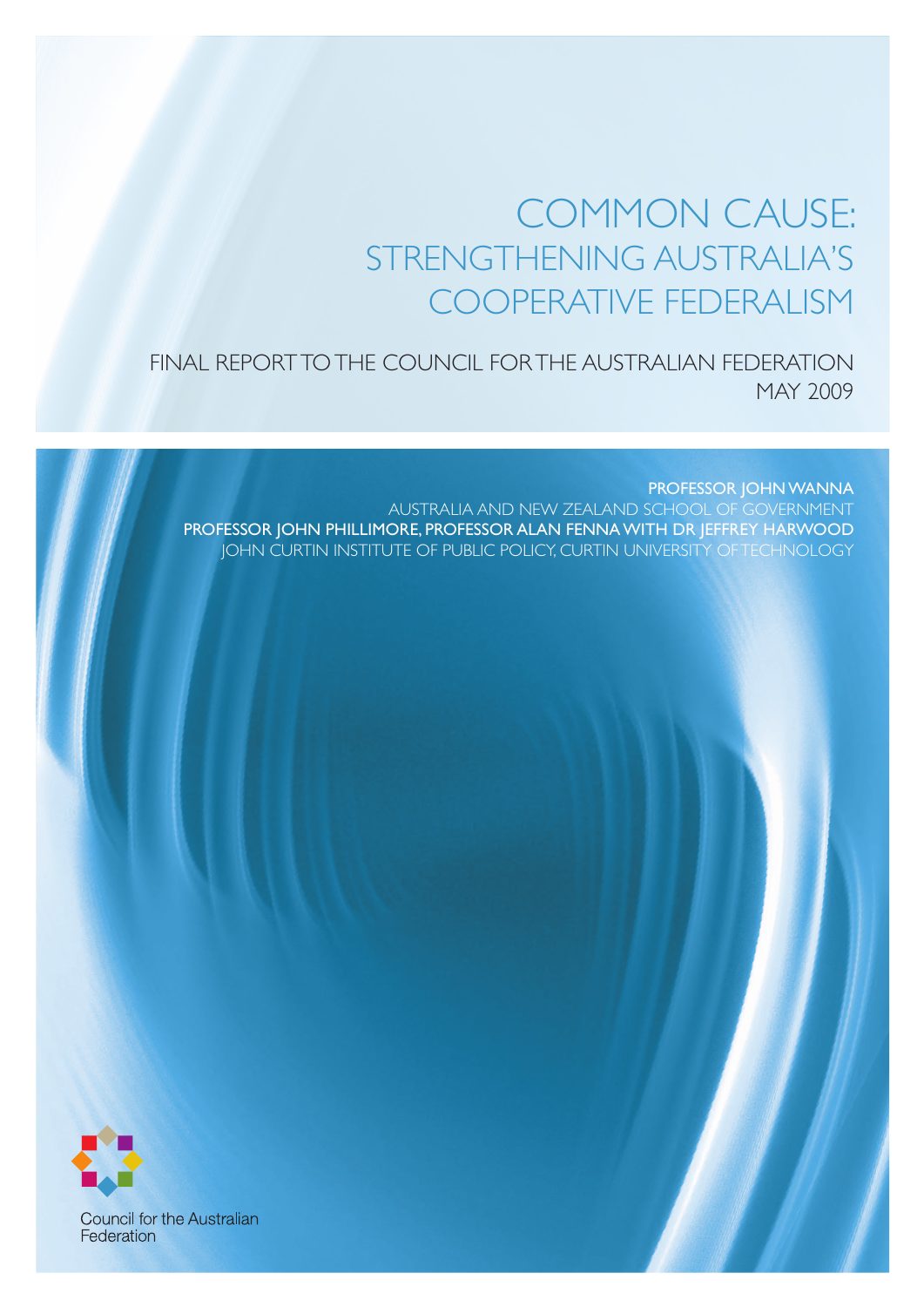# **CONTENTS**

| <b>Executive summary</b><br>$\mathbf{2}$                                   |              |                                                                  |                 |  |  |
|----------------------------------------------------------------------------|--------------|------------------------------------------------------------------|-----------------|--|--|
| $\overline{4}$<br>Cooperative federalism: a framework for practical reform |              |                                                                  |                 |  |  |
|                                                                            |              | I. A new era begins                                              | 6               |  |  |
|                                                                            | $\mathsf{L}$ | A mood for change                                                | 6               |  |  |
|                                                                            | 1.2          | An ambitious new agenda                                          | 6               |  |  |
|                                                                            | 1.3          | The dynamics of reform                                           | 8               |  |  |
|                                                                            |              | 2. Key principles for modern federal systems                     | 9               |  |  |
|                                                                            | 2.1          | <b>Guiding principles</b>                                        | 9               |  |  |
|                                                                            | 2.2          | Subsidiarity and the notion of local responsiveness              | 9               |  |  |
|                                                                            | 2.3          | The alignment of responsibilities with jurisdictional boundaries | 10              |  |  |
|                                                                            | 2.4          | Engagement and collaboration between levels of government        | П               |  |  |
|                                                                            | 2.5          | Applying the principles                                          | 12              |  |  |
| 3.                                                                         |              | Improving the architecture of cooperative federalism             | 13              |  |  |
|                                                                            | 3.1          | Institutional and administrative cooperation                     | $\overline{13}$ |  |  |
|                                                                            | 3.2          | Legal mechanisms to facilitate cooperation                       | 8               |  |  |
|                                                                            | 3.3          | Longer term options                                              | 21              |  |  |
|                                                                            |              | 4. Cultural practices for cooperative federalism                 | 23              |  |  |
|                                                                            | 4.1          | Current cultural practices                                       | 23              |  |  |
|                                                                            | 4.2          | Barriers to cooperation                                          | 23              |  |  |
|                                                                            | 4.3          | Building cooperative cultures                                    | 24              |  |  |
|                                                                            | 4.4          | Towards cooperative practice                                     | 25              |  |  |
|                                                                            |              | 5. Conclusion                                                    | 26              |  |  |
|                                                                            |              | Appendix 1: Recent COAG reforms                                  | 27              |  |  |

The views expressed in this report do not represent the official views of the States and Territories on the Council for the Australian Federation.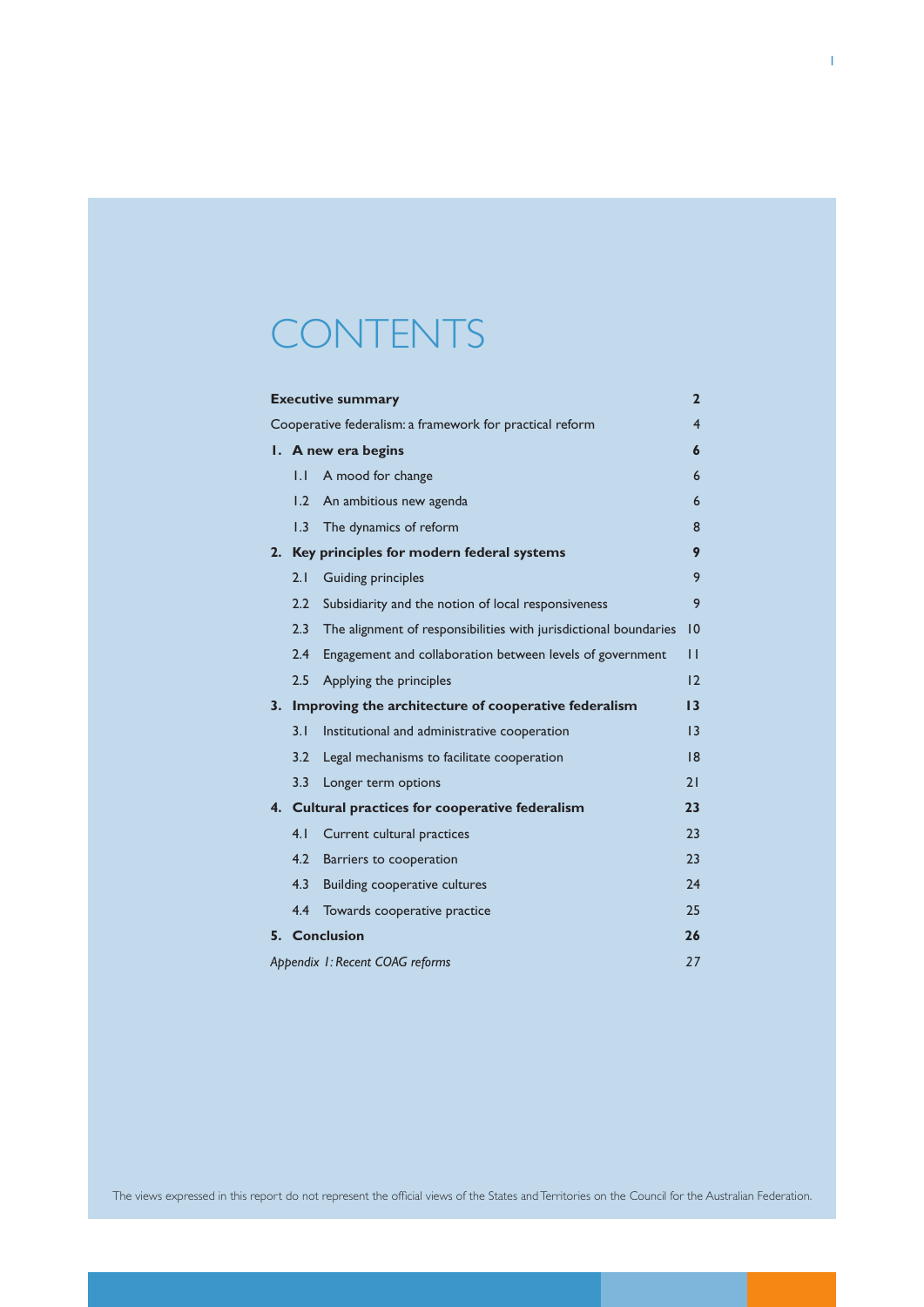# EXECUTIVE SUMMARY

All Australian governments – federal, state and local – share a responsibility to make our federal system work effectively for the benefit of all Australians.

Over the coming decades, Australia will face significant social, economic and environmental challenges. Meeting these challenges will require collaboration between governments to deliver national solutions that are sustainable over the long term. It will also require agreement on a substantive national reform agenda aimed at deepening the economic benefits gained from the market-inspired and microeconomic reforms of the 1980s and 1990s, extending these reforms to include a focus on human capital and adopting new reforms in critical environmental areas such as water and climate change.

Over the last 18 months, there has been a resurgence of interest in taking collaborative national action across a range of policy fronts. Australian governments at all levels have committed to work together to achieve shared goals and improved outcomes. There appears to be a shared commitment to move away from the negative 'blame game' politics that has hampered good policymaking in the past. In place of rivalry, there appears to be a growing awareness that real policy outcomes are enhanced most effectively when governments work together to achieve common objectives.

At the 20 December 2007 Council of Australian Governments (COAG) meeting, all Australian governments committed to an ambitious and wide-ranging national reform agenda. One of the most important decisions at the December 2007 COAG meeting was the agreement to reform Commonwealth-State funding arrangements.

The new Intergovernmental Agreement on Federal Financial Relations, agreed in November 2008, shifts the focus of the Commonwealth–State funding relationship from inputs and processes to the achievement of mutually agreed outcomes. The framework established by the new agreement allows States and Territories greater flexibility in how they deliver services and manage their budgets. The framework also provides incentives for States and Territories to invest in reform, thereby encouraging innovation and healthy policy competition. The result should be improved government performance and better services for the Australian community.



The collaboration taking place through COAG demonstrates the importance of the States and Territories in delivering high quality public services across Australia and shows great promise for the future. This is complemented by State and Territory action through the Council for the Australian Federation (CAF). Through CAF, State and Territory governments have initiated significant reform and championed new, positive thinking about the prospects for cooperative federalism in Australia.

In April 2007, CAF released *Australia's Federal Future* by Anne Twomey and Glen Withers. This paper dispelled many common misconceptions about federalism. The authors drew on international comparisons and political and economic analysis to identify a range of benefits that flow from federal systems, including:

- • checks and balances on power in order to protect the individual and social groups;
- more competitive, efficient, innovative and responsive governments; and
- increased economic growth and higher GDP per capita.

Twomey and Withers concluded that the essential debate should not be about whether federalism works, but how we can make it work better.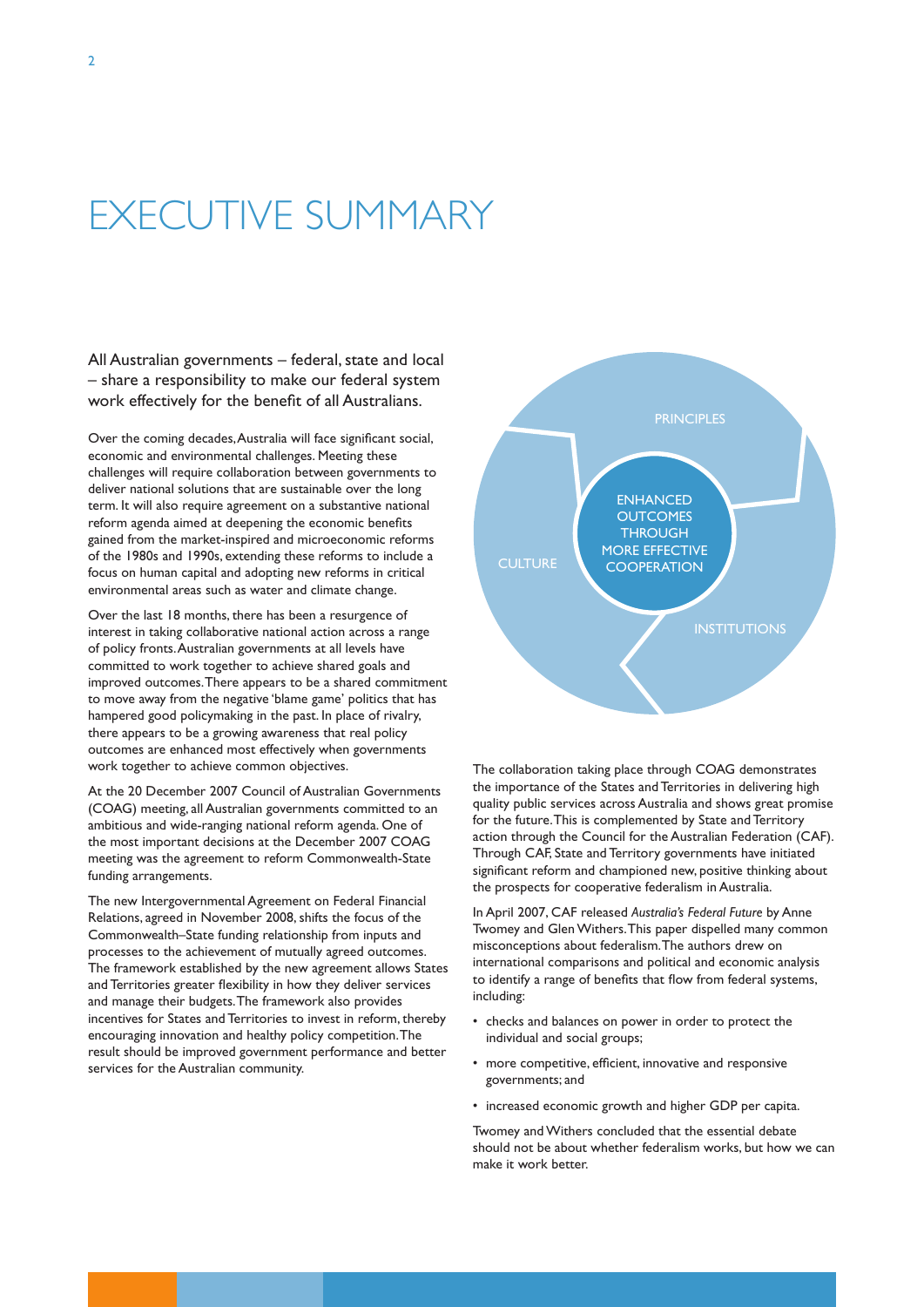The current receptiveness to cooperative federalism provides Australia's governments with the chance to take action to improve the functioning of the Australian Federation. *Common cause: Strengthening Australia's cooperative federalism* takes this window of opportunity to build on the work of Twomey and Withers and propose a framework for practical reform that should make federalism work more effectively.

Productive intergovernmental cooperation is central to improved national policy performance. Accordingly, the options for reform outlined in this paper are directed at enhancing the functioning of the federation with a view to improving outcomes for all Australians. These options provide a broad platform for taking further action to improve the operations and effectiveness of the Australian Federation.

This paper argues that effective federalism requires an architecture of cooperation consisting of three interrelated components:

- 1. Principles to guide cooperative federalism
- 2. Supporting legal and institutional arrangements
- 3. Appropriate cultural practices and attitudes.

The relationship between these three elements and the overall objective of the paper is summarised in the accompanying diagram.

The three components of cooperative federalism examined in this paper point to several areas that could be the focus of change and where further reforms have the potential to achieve significant improvements in the effectiveness of the Australian Federation. Options for reform include:

- • development of a strategic forward agenda by CAF to facilitate horizontal cooperation, share policy innovation and identify opportunities for harmonisation;
- formalisation of COAG and its operation through an intergovernmental agreement that articulates principles to guide cooperation;
- • clarification of the relationship between COAG and Ministerial Councils, with the latter undertaking greater community engagement;
- • establishment of innovative and purpose-built institutions where reform needs require them;
- • ongoing review of federal financial relations.
- • Consideration of constitutional reform to:
	- − facilitate cooperative legislative schemes;
	- − provide a role for the States and Territories in appointing High Court judges; and
	- − give States and Territories the opportunity to initiate referenda
- Development of cultural practices that support the best of federalism.

A new era of cooperative federalism has begun in Australia. This era offers an ideal and rare opportunity to make lasting improvements in the functioning of our federal system in a way that delivers greater efficiencies and better services. Australian governments should seize the moment and take advantage of this mood for change, uniting in the common cause of building a modern cooperative federation that can deliver effective national responses to national challenges and generate substantial benefits for all Australians.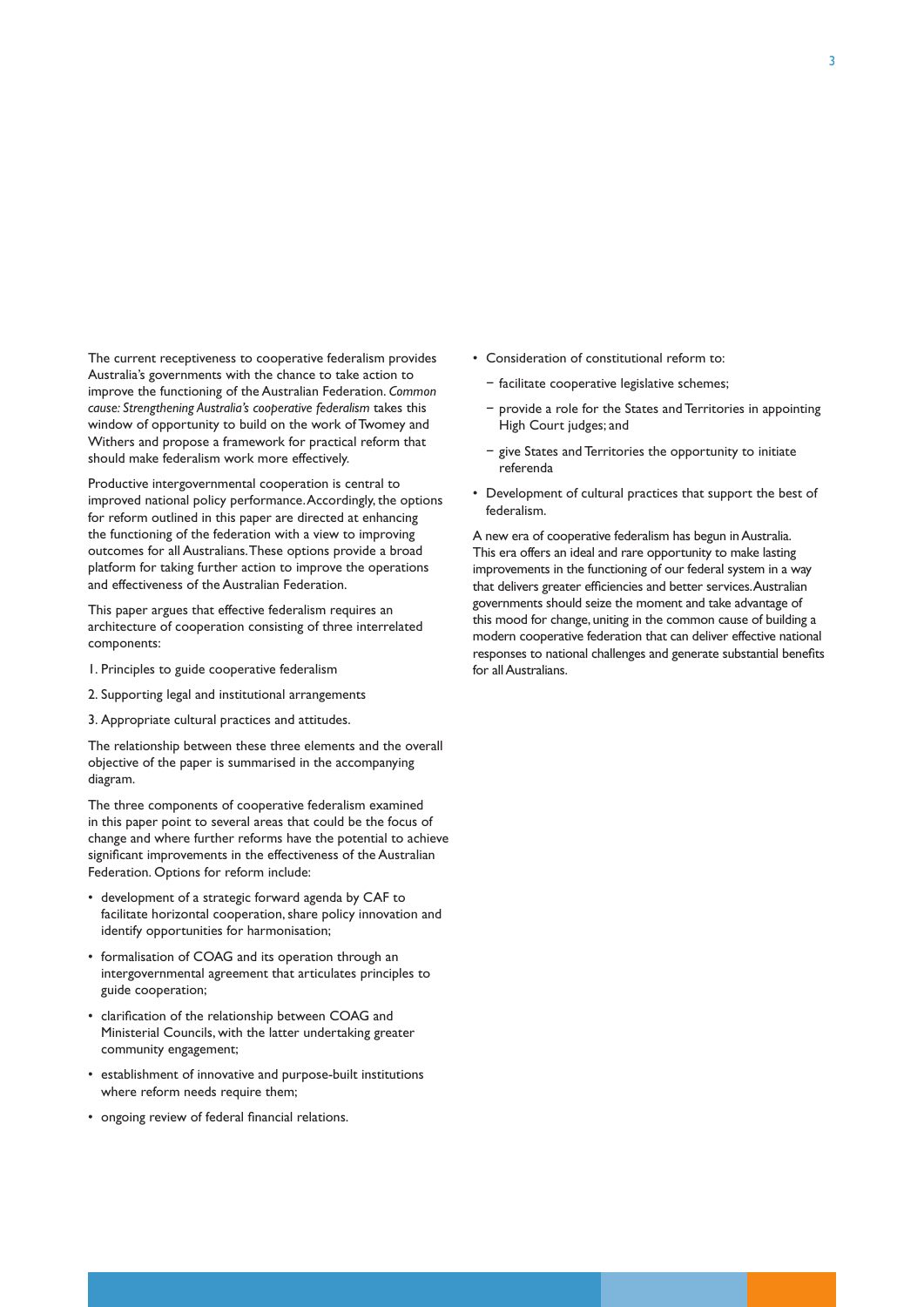All Australian governments – federal, state and local – share a responsibility to make our federal system work effectively for the benefit of all Australians.

| <b>COMPONENTS OF COOPERATIVE FEDERALISM</b> |                                                                                                                                                                                                                                                                                                                                                                                                                              |                                                                                                                                                                                                                                                                                                                                                                                                                                                                                                                      |                                                                                                                                                                                                                                                                                                                                                                                                                                                                                                                       |  |  |  |  |
|---------------------------------------------|------------------------------------------------------------------------------------------------------------------------------------------------------------------------------------------------------------------------------------------------------------------------------------------------------------------------------------------------------------------------------------------------------------------------------|----------------------------------------------------------------------------------------------------------------------------------------------------------------------------------------------------------------------------------------------------------------------------------------------------------------------------------------------------------------------------------------------------------------------------------------------------------------------------------------------------------------------|-----------------------------------------------------------------------------------------------------------------------------------------------------------------------------------------------------------------------------------------------------------------------------------------------------------------------------------------------------------------------------------------------------------------------------------------------------------------------------------------------------------------------|--|--|--|--|
|                                             | <b>PRINCIPLES</b>                                                                                                                                                                                                                                                                                                                                                                                                            | <b>LEGAL AND INSTITUTIONAL</b><br><b>ARRANGEMENTS</b>                                                                                                                                                                                                                                                                                                                                                                                                                                                                | <b>CULTURAL PRACTICES</b>                                                                                                                                                                                                                                                                                                                                                                                                                                                                                             |  |  |  |  |
| <b>KEY</b><br><b>COMMITMENTS</b>            | A commitment to supporting the<br>best practice principles of:<br>• Subsidiarity – proximity of<br>government to the community<br>• Alignment of responsibilities<br>- the allocation of roles and<br>responsibilities to the level<br>of government with the<br>corresponding geographical<br>scale<br>• Cooperation – engagement and<br>cooperation between the levels<br>of government, including the<br>comity principle | A commitment to developing new<br>inter-jurisdictional institutions<br>and an improved cooperative<br>federalism architecture:<br>• Legal mechanisms to facilitate<br>cooperation - including referral<br>of powers, 'mirror' legislation<br>and complementary legislation<br>to harmonise laws<br>Institutional and administrative<br>arrangements to facilitate<br>horizontal cooperation<br>(between States and Territories)<br>and vertical cooperation<br>(between States, Territories and<br>the Commonwealth) | A commitment to improving<br>processes and realigning<br>organisational cultures to improve<br>cooperative federalism:<br>• Removing barriers to<br>$cooperation - including$<br>allegiances, loyalties and<br>'silo' mentalities of State and<br>Territory-based jurisdictions,<br>agencies and professions<br>• Responding nationally – 'joining<br>up' systems and programs to<br>tackle complex and cross-<br>sectoral problems, improve<br>integrated service delivery<br>and set common goals and<br>objectives |  |  |  |  |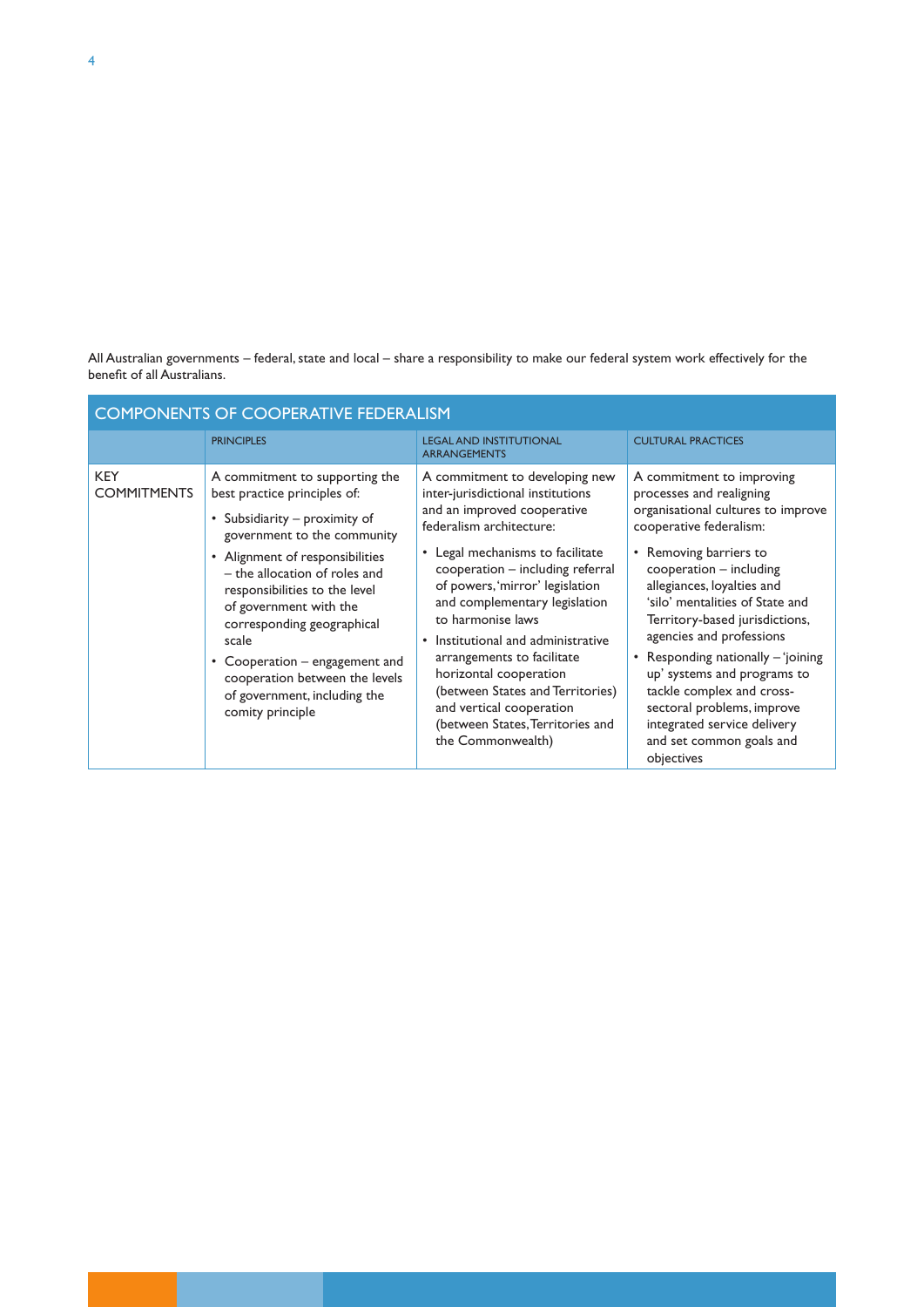|                                   | <b>PRINCIPLES</b> | <b>LEGAL AND INSTITUTIONAL</b><br><b>ARRANGEMENTS</b>                                                                                                                                                                                                                                                                                                                                                                                                                                                                                                                                                                                                                                                                                                                                                                                                                                                                                                                                                                                                                                                                                                                                                      | <b>CULTURAL PRACTICES</b>                                                                                                                                                                                                                                                                                                                                   |  |  |
|-----------------------------------|-------------------|------------------------------------------------------------------------------------------------------------------------------------------------------------------------------------------------------------------------------------------------------------------------------------------------------------------------------------------------------------------------------------------------------------------------------------------------------------------------------------------------------------------------------------------------------------------------------------------------------------------------------------------------------------------------------------------------------------------------------------------------------------------------------------------------------------------------------------------------------------------------------------------------------------------------------------------------------------------------------------------------------------------------------------------------------------------------------------------------------------------------------------------------------------------------------------------------------------|-------------------------------------------------------------------------------------------------------------------------------------------------------------------------------------------------------------------------------------------------------------------------------------------------------------------------------------------------------------|--|--|
| <b>AREAS FOR</b><br><b>REFORM</b> |                   | • CAF should develop a forward<br>agenda to facilitate horizontal<br>cooperation, including identifying<br>opportunities to harmonise laws<br>and to share policy innovation<br>and best practice initiatives<br>• COAG and its operations<br>should be formalised through an<br>Intergovernmental Agreement<br>• The relationship between<br><b>COAG</b> and Ministerial Councils<br>should be clarified, with the<br>latter undertaking greater<br>community engagement<br>• Governments should give<br>consideration to establishing<br>innovative, purpose-built bodies<br>where required to drive reforms<br>• The five year review of the IGA<br>on Federal Financial Relations<br>should consider how to provide<br>better and more transparent<br>resource deployment within the<br>Federation<br>• The Commonwealth should<br>work with the States and<br>Territories to consider and<br>propose constitutional reform<br>to promote cooperative<br>federalism, including facilitating<br>cooperative legislative schemes,<br>providing a role for the States<br>and Territories in appointing<br>High Court judges and giving<br>States and Territories the<br>opportunity to initiate referenda | • State and Territory governments<br>should explore various ways to<br>develop and sustain cooperative<br>and collaborative cultural<br>practices<br>• CAF should consider<br>undertaking a project to identify<br>current successful collaborative<br>cultural practices and to<br>develop best-practice models<br>and/or guidelines for such<br>practices |  |  |
|                                   |                   |                                                                                                                                                                                                                                                                                                                                                                                                                                                                                                                                                                                                                                                                                                                                                                                                                                                                                                                                                                                                                                                                                                                                                                                                            |                                                                                                                                                                                                                                                                                                                                                             |  |  |

#### **BENEFITS OF REFORM**

Checking the concentration of power at any level of government

Providing greater choice and flexibility for citizens, provide greater diversity of policy provisions and allow greater customisation of policy to suit local needs

Allowing greater scope for innovation in implementation strategies and delivery systems Encouraging competition between jurisdictions in the provision of quality services and policy provisions Enhancing creativity and innovation among governments and policy delivery networks.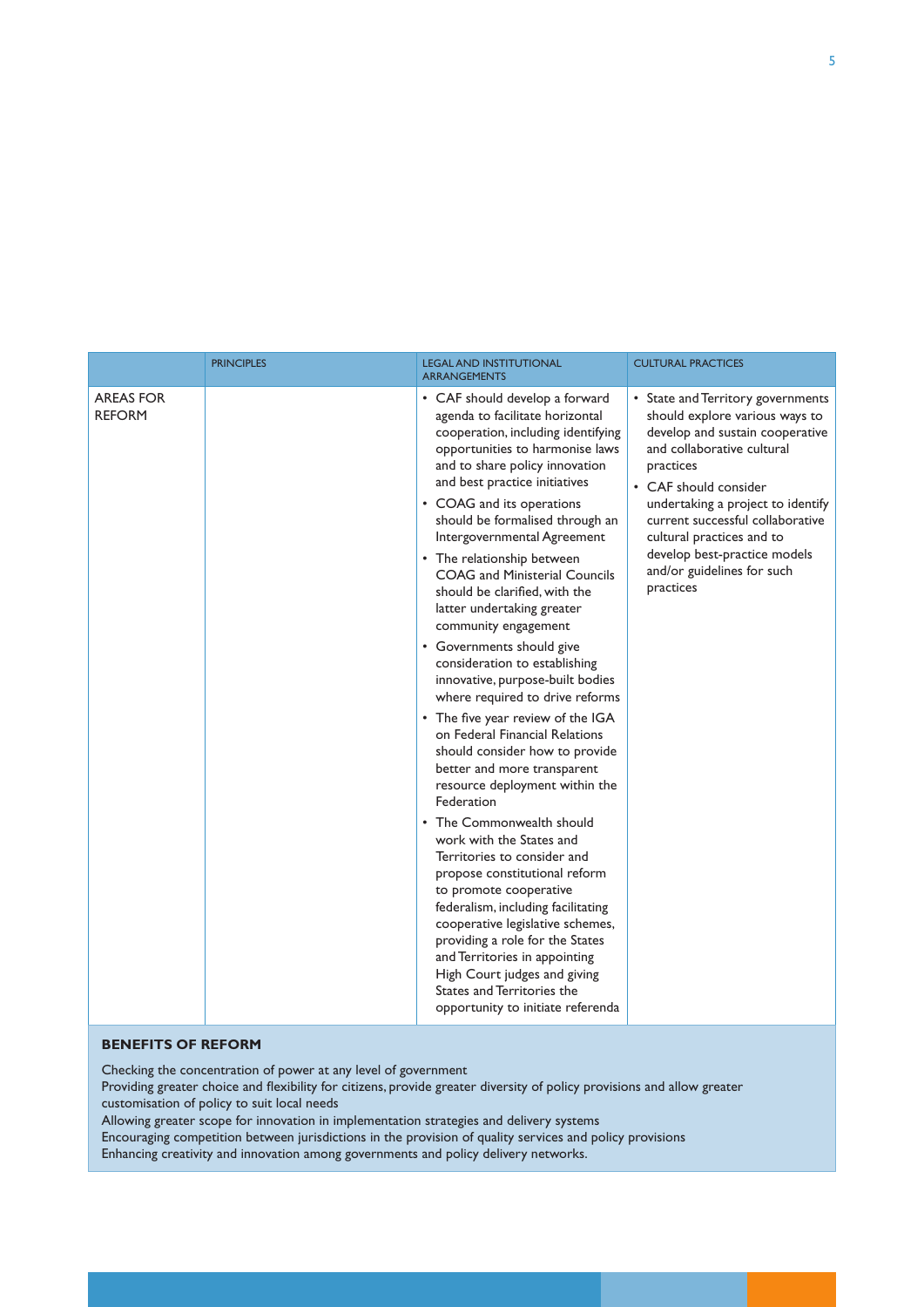# 1. A NEW ERA BEGINS

A promising new era of cooperative federalism has begun in Australia. Governments at all levels have committed to work together to achieve shared goals and improved outcomes. This mood for change and climate of cooperation offers an excellent opportunity to make lasting improvements in the functioning of our federal system in a way that delivers greater efficiencies and better services. Australian governments should seize this moment.

### **1.1 A mood for change**

After its election in 2007, the new Commonwealth government committed to renew federalism by working cooperatively and collaboratively with all Australian jurisdictions. For their part, the States and Territories have committed to working in partnership with the Commonwealth and with each other as equal jurisdictions. Importantly, this new constellation of political interests recognises the importance of intergovernmental cooperation in delivering quality public services across this vast country.

Across Australia, there is widespread recognition of the need to improve the way our federal system functions. This recognition comes not only from governments but from business groups, the community sector and the wider community. They, and others, rightly insist that Australia needs to harness the benefits of the federal system more effectively – not for its own sake, but to ensure the country's future prosperity and well-being.

There appears to be a shared commitment to move away from the negative 'buck passing' of old, and the 'blame game' politics that bedevilled policymaking. In recent times, the preference is for adopting approaches that will improve outcomes for all Australians. In place of rivalry, there appears to be a growing awareness that real policy outcomes are enhanced most effectively when governments work together to achieve common objectives.

In short, there is a mood for change and a desire to make federalism work better.

#### BACKGROUND TO THIS PAPER

The Council for the Australian Federation was established in 2006 to support and enhance Australia's federal system by providing an intergovernmental forum for State and Territory leaders in Australia. Each State and Territory Premier or Chief Minister is a member of CAF and the current Chair is the Queensland Premier, Anna Bligh.

The Council commissioned this paper to identify areas of the Australian Federation that are ripe for practical reform in the current context. This report builds on the recommendations of the CAF Federalist Paper, *Australia's Federal Future (2007)* by Anne Twomey and Glenn Withers. In particular, it addresses the paper's recommendation that "improvements [be] made in the arrangements and mechanisms for inter-governmental cooperation".

*Australia's Federal Future* challenged many misconceptions about federalism, providing a much-needed corrective on the importance of federalism to Australia's future.

*Common Cause* aims to further this debate by identifying areas where institutional and cultural reforms could be undertaken to give effect to some of the findings of Twomey and Withers.

The report has been developed based on a mixture of qualitative document analysis; interviews with State and Territory officials regarding their experiences with harmonisation and cooperation; and analysis of relevant initiatives and arrangements of federal systems internationally.

### **1.2 An ambitious new agenda**

Australia's large land-mass, remote locations, disparate regional areas and localised preferences mean that a federal system of government is suited to the Australian context. However, recent decisions by the Council for the Australian Federation (CAF) and the Council of Australian Governments (COAG) have highlighted the need for further reform to the architecture of our federal system. Both these bodies have committed to delivering an ambitious cooperative federalism agenda

For example, cooperation between the States and Territories was evident in their establishment of the National Emissions Trading Taskforce in 2004, which was influential in shaping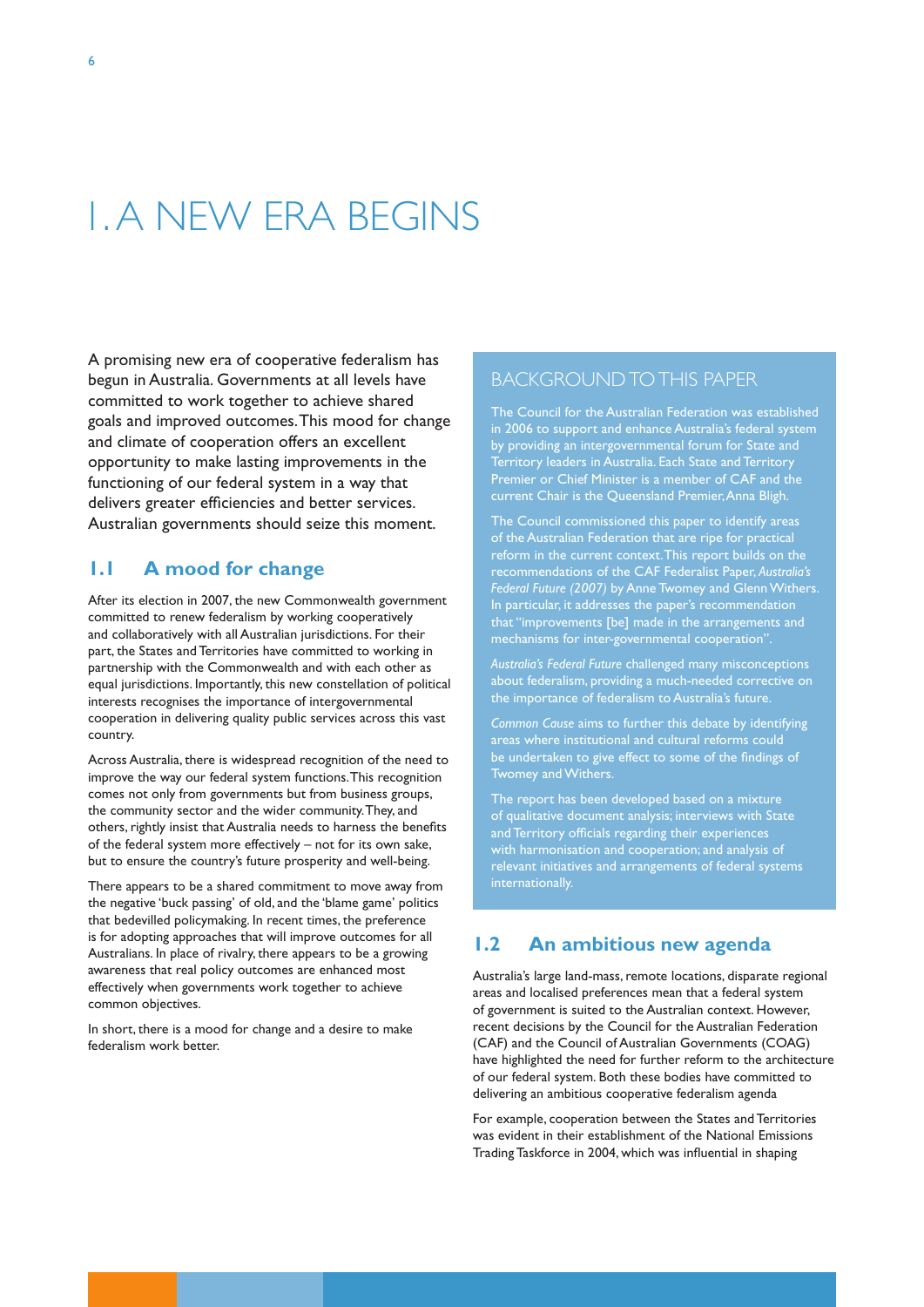the national debate and subsequent national policy initiatives to reduce greenhouse gas emissions. Similarly, through the formation of CAF, the States and Territories have embarked on significant initiatives to deliver improved community outcomes through harmonisation and 'horizontal' cooperation in important areas such as the national school curriculum. These and other initiatives are discussed in more detail in Chapter 3.

In 2006, COAG's agreement to the National Reform Agenda (NRA) explicitly recognised the need for a new model of cooperation to advance the urgent reforms required to increase national productivity and workforce participation. The NRA centered on competition, continuing the NCP reforms of the 1990s; reform of regulation to reduce unnecessary burdens on business; and reforms related to human capital, improving health, education and workforce participation. This culminated in the 2008 COAG Reform Agenda, which drew upon State and Commonwealth expertise and initiatives in the pursuit of shared goals and programs. The COAG Reform Agenda built upon the NRA by seeking to boost productivity, increase workforce participation and mobility and deliver better services to the community. The reform agenda also contributes to the broader goals of social inclusion, closing the gap on Indigenous disadvantage and environmental sustainability.

The new Commonwealth–State financial framework agreed in November 2008 provides a solid and realistic platform from which improvements can be made in the delivery of services to the Australian public and upon which further reforms can be based to make Australian federalism work better. Figure 1 summarises the most important features of the new financial framework (explored in more detail in Appendix 1).

One of the key features of the new framework is the COAG Reform Council (CRC), which is independent of individual governments. The CRC monitors and publicly reports on the reforms agreed by COAG and assesses whether performance benchmarks have been achieved.

This ambitious new reform agenda represents a significant step forward in cooperative federalism. Nevertheless, there is still considerable room for further improvement and reform to harness the benefits of Australia's federal system.

FIGURE 1: INTERGOVERNMENTAL AGREEMENT ON FEDERAL FINANCIAL RELATIONS



term agreements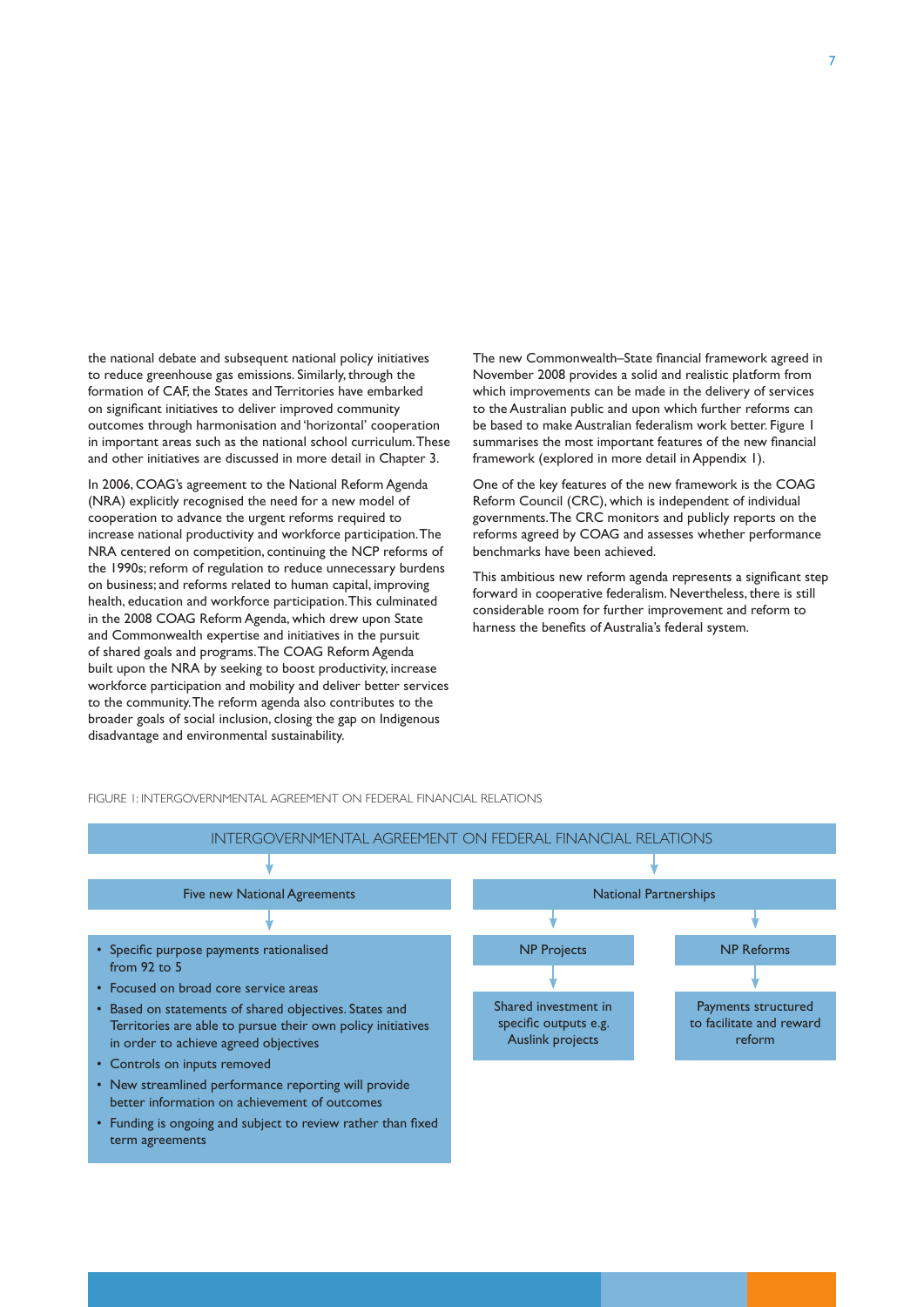#### **1.3 The dynamics of reform**

These developments highlight two significant and interrelated reform dynamics operating in Australian public policy today.

The first dynamic is centred on a substantive policy reform agenda aimed at deepening the economic benefits gained from the market-inspired and microeconomic reforms of the 1980s and 1990s, and extending them to include a broader focus on human capital. In addition, important environmental issues relating to water and climate change are now central to national policy discussions at COAG.

The second dynamic is focused on the operations and functioning of the federation itself and exhibits a new commitment to cooperative federalism. As COAG stated in December 2007, a 'new model of cooperation' is in prospect for Australian federalism.<sup>1</sup> The November 2008 federal financial framework is the most obvious and significant expression of this. The fact that much of the agenda for reform of the federal system – as well as the specifics of many of the reforms – emanated from the States and Territories only serves to highlight the benefits of a cooperative federalist approach.

Perhaps the greatest potential of these two current reform dynamics lies in their intersection. The new COAG Reform Agenda recognises that national policy performance cannot be substantially improved without productive intergovernmental cooperation. Effective intergovernmental cooperation requires:

- • **Principles to guide cooperative federalism.** Chapter 2 explores three key principles of good federal practice to guide thinking about what each level of government does best – its roles and responsibilities – and how governments work together.
- Supporting legal and institutional arrangements. Chapter 3 outlines a number of possible avenues for improving the governance mechanisms of our federal system involving legal, institutional and constitutional change.
- **Appropriate cultural practices and attitudes.** Chapter 4 examines how our organisational cultures can be realigned in order to support cooperative federalism.

Addressing the new set of substantive policy matters facing Australia requires a framework that can harness the benefits of our federal structure. This framework includes principles to guide cooperation between Australian jurisdictions that are then backed by institutional and cultural arrangements. Such a framework will allow governments to better meet the needs of all Australians, now and in the future.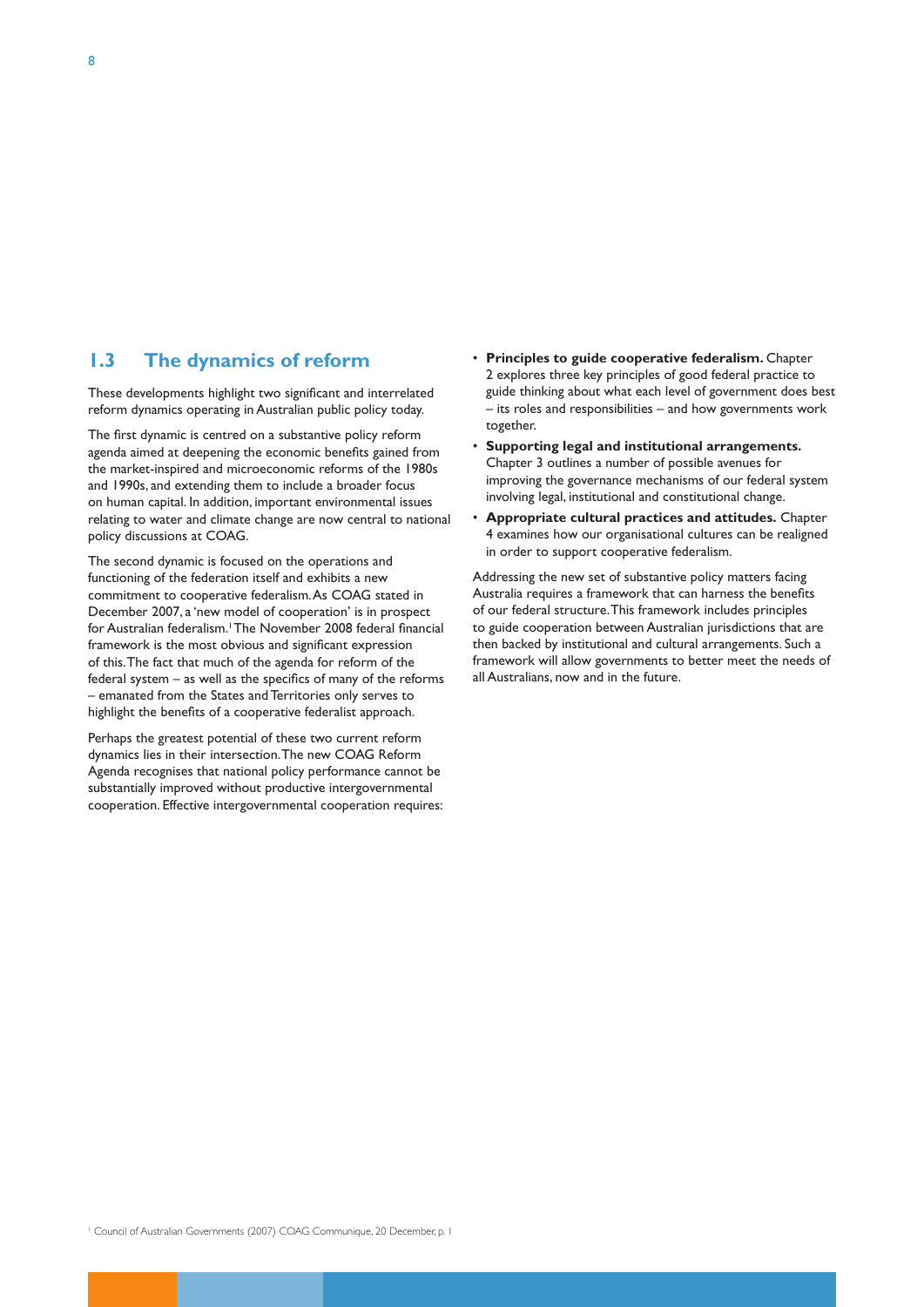# 2. KEY PRINCIPLES FOR MODERN FEDERAL SYSTEMS

A robust, effective framework for cooperative federalism requires clear guiding principles. While there is no single set of principles that defines federalism, either as an abstract model or as it is practised by the many federal nations worldwide, internationally-recognised principles of good federal design can be adopted to guide reform in Australia.

#### **2.1 Guiding principles**

Federalism is about maintaining territorial differences within an overarching political system. Its principles reflect this orientation. Federalism seeks to provide the benefits of unity without sacrificing the advantages of local autonomy, community choice and diversity within a nation. It allows different governments to offer different policy mixes or types of services to match local needs and preferences.

As mentioned in Chapter 1, the intersection between the two reform dynamics – substantial policy reform and reforming the institutional structures of federalism – presents the greatest opportunity to improve the operation of Australia's federation. Effectively harnessing this potential will require a shared commitment to the following principles:

- • **Subsidiarity**: proximity of government to the community
- • **Alignment of responsibilities**: the allocation of roles and responsibilities to the level of government with the corresponding geographical scale (also referred to as the logic of assignment)
- • **Cooperation**: engagement and cooperation between the levels of government, including the comity principle.

Subsidiarity provides the fundamental rationale of federalism; however, it is less informative about how functions should be arranged between the levels of government in a federal system. The logic of assignment of responsibilities provides the basis for arranging functions, however, in the modern world there are few policy areas where clear lines of division can be drawn. This gives the third principle, that of cooperation, a particular significance. While each of these principles is explored below, the reality is that modern conditions of overlapping responsibility increasingly place a premium on effective engagement and cooperation between national and sub-national levels of government in federal systems. This need for engagement and cooperation has received the least attention to date and is the ripest for change in the current

climate of Australian intergovernmental relations. The principle of cooperation provides the basis for the institutional and constitutional reforms discussed in Chapter 3 and is central to the improvement of collaborative practices discussed in Chapter 4.

### **2.2 Subsidiarity and the notion of local responsiveness**

The subsidiarity principle is a well documented driver of effective federations, the benefits of which were explored in some detail in the previous CAF paper *Australia's Federal Future.*

The principle of subsidiarity is intrinsic to the efficient and effective allocation of responsibilities in a federal system. It is a means of ensuring that decision-making remains close to citizens and enables the system to be judged for whether it remains responsive to the needs of citizens.<sup>2</sup>

Traditionally, the very reason for federalism was to allow local communities to shape policies to meet their own local preferences. In economic terms, this allows for greater allocative efficiency because non-standard or differentiated provision is better calibrated across the country. In social terms, it means communities can choose the mixture of goods and services and the types of regulation that they prefer.

State and Territory governments, being closer to their communities, are best placed to represent those communities when engaging with the national level government and in consultations over national policy frameworks. The closer the proximity of government to the community, the more authentic the notion of representative democracy becomes.

Subsidiarity encourages retention of control at the subnational level unless there are clear reasons to do otherwise. For instance, federal systems typically leave responsibility for schooling to the sub-national jurisdiction (State or even local governments), which allows both greater diversity of experience and more direct accountability. There are also a number of policy areas where there is no consensus on what constitutes the best approach to a given problem. In these cases, Gary Banks of the Productivity Commission has argued that we are collectively better off if alternative approaches are allowed to 'compete' against each other. Banks argues that to maximise the benefits from federalism, we need to allow diversity to flourish, but we also need to ensure that we have good data for assessing results.<sup>3</sup>

 $^2$  Observation 28, "Federalism and the role of the states: comparisons and recommendations", Federal-State Relations Committee, Parliament of Victoria. Available online: http://www.parliament.vic.gov.au/fsrc/report3/body/chapter6.htm

<sup>3</sup> Gary Banks (2005) 'Comparing school systems across Australia', Address to the ANZSOG Conference 'Schooling in the 21st Century: Unlocking Human Potential', 29-29 September, Sydney. Available online at: http://www.pc.gov.au/\_\_data/assets/pdf\_file/0007/7657/cs20050928.pdf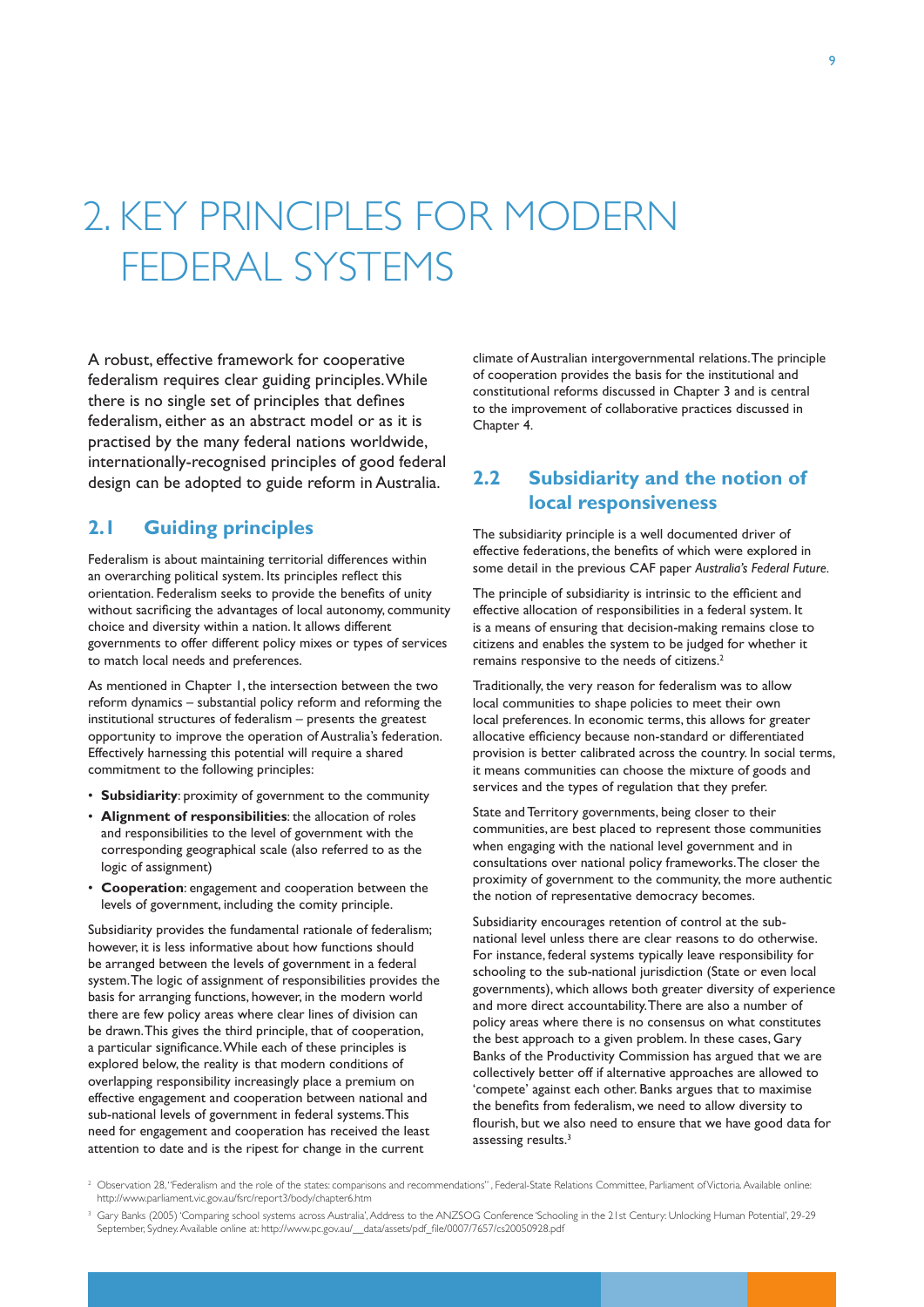The Commonwealth and the States and Territories could harness this potential by considering methods of collaboration that facilitate citizen assessment of the way their respective governments are serving them. An example can be found in the EU's 'Open Method of Co-ordination'. The open method rests on mechanisms such as guidelines and indicators, benchmarking and sharing of best practices. The method works in specific stages. First, the Council of Ministers agrees on very broad policy goals. Secondly, Member States then transpose these into national and regional policies. Thirdly, specific benchmarks and indicators to measure best practice are agreed upon. Finally, results are monitored and evaluated. The EU's application of the open method of coordination has resulted in new or strengthened networks of national policy makers, synthesis of a detailed evidence base on national policies in selected areas and peer-review/mutual learning around this evidence base. In some instances, specific recommendations to either Member States or the community have been made or concrete deliverables in the form of policy guidelines or handbooks produced.<sup>4</sup>

Subsidiarity provides a powerful rationale for federalism and the retention of significant policy making and service delivery functions by the constituent units of a federation. However, it tells us less about which kinds of functions should be executed by those jurisdictions. For that, it is necessary to look closer at the theory of assignment of responsibilities.

## **2.3 The alignment of responsibilities with jurisdictional boundaries**

COAG has agreed to consider the roles and responsibilities for funding and service delivery between governments over the coming year. In undertaking this work, COAG aims to "deliver more integrated and responsive services for individuals and families, to clarify accountabilities between governments and to improve performance of service systems".<sup>5</sup> This work recognises that the operation of the federation could be improved through better planned decisions about the allocation of roles and responsibilities. The logic of assignment principle can be used by governments to guide decision-making in this regard.

The alignment of responsibilities principle holds that responsibility for undertaking a particular government activity should lie with the level of government whose boundaries the geographical scope of that activity most closely approximates.<sup>6</sup> This is because the effects of a particular policy, law or service which extend beyond the boundaries of the jurisdiction exercising authority are unlikely to be taken into account by the responsible government. The effects of the activity that extend beyond the jurisdiction of the government involved are called 'spillovers'. Undesirable ('negative') spillovers need to be curtailed and desirable ('positive') spillovers encouraged.

The most obvious spillovers in Australia are physical in nature and negative in effect – for example, pollution controls and transport infrastructure. However, spillovers may also be economic or regulatory in nature. Some regulations, such as those that impose barriers to mobility or the operation of national businesses, are a source of negative spillovers for the country as a whole. The national scope of business makes a 'seamless national economy' an important aim of modern federalism. Divergent State and Territory regulation in areas such as occupational health and safety are creating negative economic spillovers while providing little useful or appreciated policy diversity. Recognising this, all Australian governments have agreed to a schedule to reduce such irregularities.

'Factor mobility' is another reason for the alignment of responsibilities with jurisdictional boundaries. Jurisdictions with policies that potentially impose burdens on business, investors, or high earning individuals may well be subject to 'exit threats' meaning that these highly mobile actors will move to a jurisdiction with more preferential regulatory settings. Such threats, implicit or otherwise, limit the decisions that the member governments of a federation can make about how they regulate. This is widely regarded as being one of the main reasons why so much taxing power in federations has ended up in the hands of central governments.<sup>7</sup>

Applying the principle of the alignment of responsibilities with jurisdictional boundaries would support extensive regulatory harmonisation to remove the barriers to trade imposed by inconsistent State and Territory regulation. However, Australia should not seek consistency for consistency's sake: federations should harmonise where there are demonstrable economic benefits, not simply for the sake of removing minor inconveniences, as the costs may outweigh the benefits.

Similarly, economies of scale are highly relevant to the undertaking of alignment of responsibilities. Often it will make sense to have one regulator. For instance, in relation to food standards, little would be gained from having a diversity of standards across Australia and having eight different offices

- 4 "Application of the open method of coordination in favour of the Barcelona research investment objective: The Second Cycle", European Union Scientific and Technical Research Committee, Brussels, 5 September 2006. Available online: http://register.consilium.europa.eu/pdf/en/06/st01/st01206.en06.pdf
- 5 Council of Australian Governments (2008) *COAG Communique*, 29 November, p. 4

7 See Alan Fenna (2008) 'Commonwealth Fiscal Power and Australian Federalism', *University of New South Wales Law Journal* 31:2.

<sup>6</sup> Albert Breton (1965) 'A Theory of Government Grants', *Canadian Journal of Economics and Political Science* 31:2; Mancur Olson (1969) 'The Principle of "Fiscal Equivalence": the division of responsibilities between different levels of government', *American Economic Review* 59:2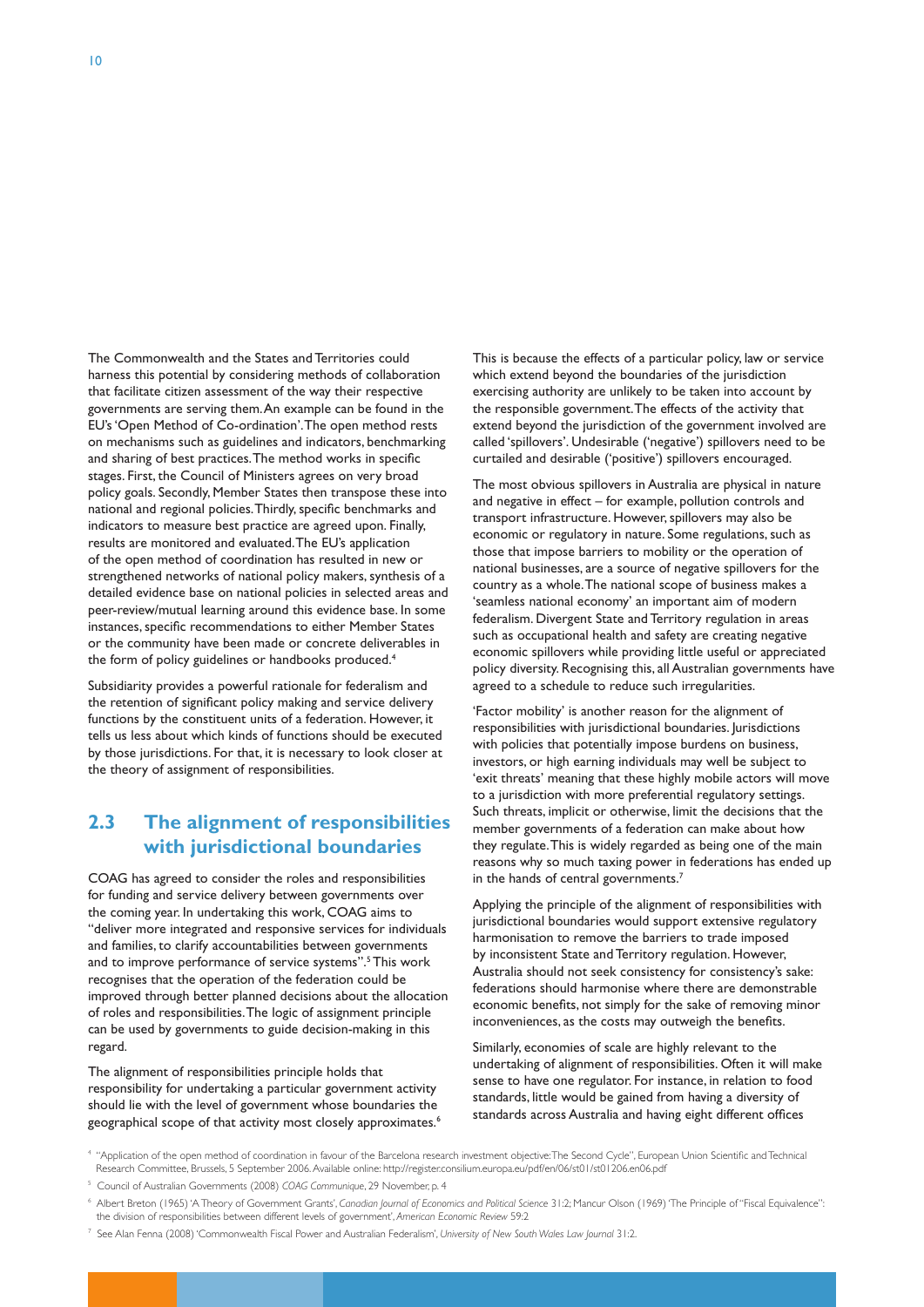undertaking the same scientific evidence-based risk analysis would be highly inefficient.

Accordingly, the alignment of responsibilities principle holds that the presumption in favour of diversity may give way to uniformity where:

- there are extensive policy spillovers;
- mobility of certain actors has an adverse impact on policy choices; or
- there are significant economies of scale.

COAG's recent focus on reforming the funding of essential public services relative to responsibilities has made some progress toward improving the alignment of responsibilities with jurisdictional boundaries.<sup>8</sup>

Considerable scope for improvement exists; however, the reality is that modern conditions make a clean division of roles and responsibilities extremely difficult, if not impossible. Many government functions with an impact that once was merely local now have much wider impacts, making a much more coordinated or national approach necessary.<sup>9</sup> Modern federalism involves a high level of engagement between levels of government to achieve effective economic integration and policy coordination.

## **2.4 Engagement and collaboration between levels of government**

There are many international examples of how federal systems engender cooperation that are instructive in the Australian context.

Federalism works best when each level of government conducts itself in a way that respects the others' place in the system and the others' responsibilities. In Germany, this principle has been officially recognised by the Federal Constitutional Court as the 'comity' principle *(Bundestreue)*. 10 The federal comity principle requires governments in Germany to take the legitimate concerns and interests of other governments into account in their decision-making, to negotiate in good faith and to engage in cooperation. In the German system, a greater share of policy

making occurs at the national level, but in return, the States have both greater input into that decision making and a greater role in its implementation.

Elaborating on this philosophy, the new South African constitution includes a direct comity clause headed 'cooperative government'. This requires each sphere of government to 'respect the constitutional status, institutions, powers and functions of government in other spheres; not assume any power or function except those conferred on them ... exercise their powers ... in a manner that does not encroach on the geographical, functional or institutional integrity of government in another sphere; and cooperate with one another in mutual trust and good faith....'. <sup>11</sup>

Implementation of something like the federal comity principle in Australia requires a combination of administrative and cultural changes to enhance the relationship between levels of government. The Australian federation was designed on the assumption that the levels of government would operate with a high degree of independence (called 'coordinate federalism') and thus made little provision for integration of policy making and implementation between the Commonwealth and the States. Adaptations have been made over time, with the emergence of COAG being the most salient example; however, further improvements could be pursued to enhance and ensure enduring engagement and cooperation. In the past, stakeholders have expressed dissatisfaction with the level of cooperation between governments and have called for deeper and more durable engagement.

Cooperation needs to be based on reciprocal relations, with each level of government working together. This is the principle enshrined in the Canadian 'Social Union Framework' signed between the various governments of Canada in 1999.<sup>12</sup> This example is discussed further in Chapter 3 (section 3.1.2). A commitment to effective engagement and cooperation between the levels of government should be formally articulated by all Australian governments (also discussed further in Chapter 3).

- 9 Alan Fenna (2007) 'The Malaise of Federalism: comparative reflections on Commonwealth–State relations', *Australian Journal of Public Administration* 66:3
- <sup>10</sup> Grounded in Article 20(1) of the Fundamental Law, declaring that 'The Federal Republic of Germany is a democratic and social federal state'
- <sup>11</sup> Section 41(1) of the Constitution of the Republic of South Africa

**B** The Intergovernmental Agreement on Federal Financial Relations (Schedule E) recognises the role of the Commonwealth Government in funding reforms in areas of state or territory responsibility where reforms would have 'spillover' benefits.

<sup>&</sup>lt;sup>12</sup> A Framework to Improve the Social Union for Canadians. For example, the framework commits the Government of Canada not to introduce any new national programs 'without the agreement of a majority of provincial governments'.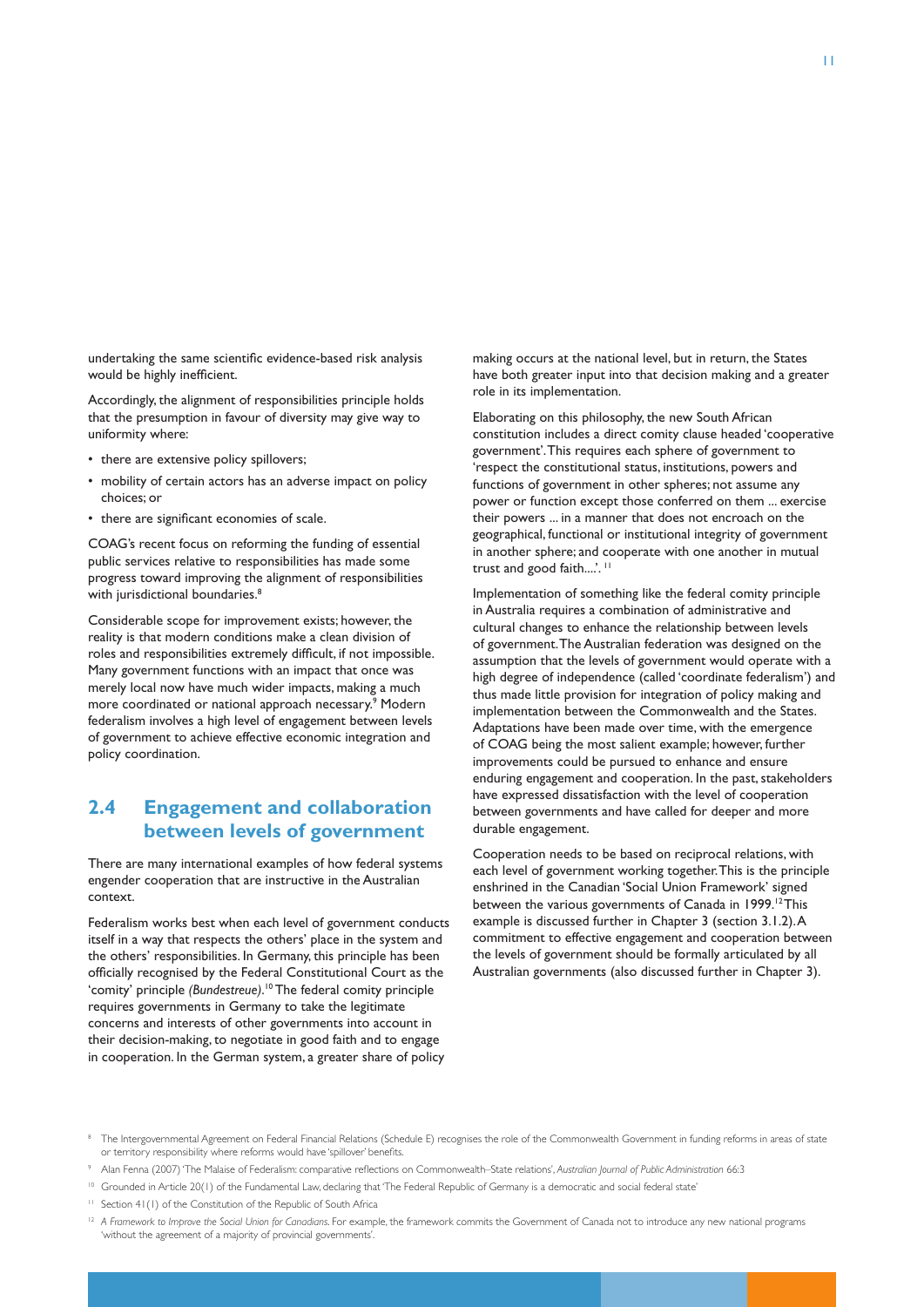### **2.5 Applying the principles**

The interplay between the three principles outlined above is a constantly oscillating dynamic rather than a static rulebook. These principles suggest a balance between competing federal imperatives: the imperative to address national needs versus local needs; the imperative to work toward greater harmonisation versus greater diversity and choice and the imperative of jurisdictions to cooperate versus to compete.

Governments should consider these principles in future determinations of roles and responsibilities. In some cases, this may involve determining a degree of exclusivity and separation of responsibilities; in other instances of shared responsibilities, it may involve determining which level of government should take primary responsibility (lead jurisdiction roles); in still other areas, it may result in decisions to retain shared responsibilities but with clearer functional roles.

Modern realities mean that there will be many areas where two or three levels of government have a legitimate role to play. Complex policy areas will often require 'joined up' solutions requiring cooperation between several levels of government and various non-government actors. In these areas, the focus should be how actors within a system can work together to create 'seamless' service systems. This reality demonstrates the important inter-relationship between the three principles.

Inherent in the three principles are a number of interwoven concepts and policy objectives that would also support effective engagement and cooperation between levels of government and provide a basis for the cultural change explored in chapter 4:

- • A focus on outcomes and effective services for the community
- The potential for efficiency gains and/or efficiency dividends
- An effort to improve the culture of cooperation (effective cooperation requires ongoing commitment and sustained attention)
- • Acknowledging the diversity and respect for the distinctiveness of Australian jurisdictions
- The need for leadership and strategic directions to guide policy options
- The need for services to be delivered in person or tailored to local circumstances
- The need for transparency, clear standards, high performance and informative reporting against declared outcomes and objectives
- The need for clear lines of responsibility and public accountability
- The need to build effective partnerships reflecting shared interests.

These three principles can be used as a guide for developing reforms that will drive more productive intergovernmental cooperation to improve service delivery; however, institutions and mechanisms to facilitate cooperative federalism are necessary for their practical implementation. The legal, constitutional and institutional reforms that could give effect to these principles are explored in the following chapter.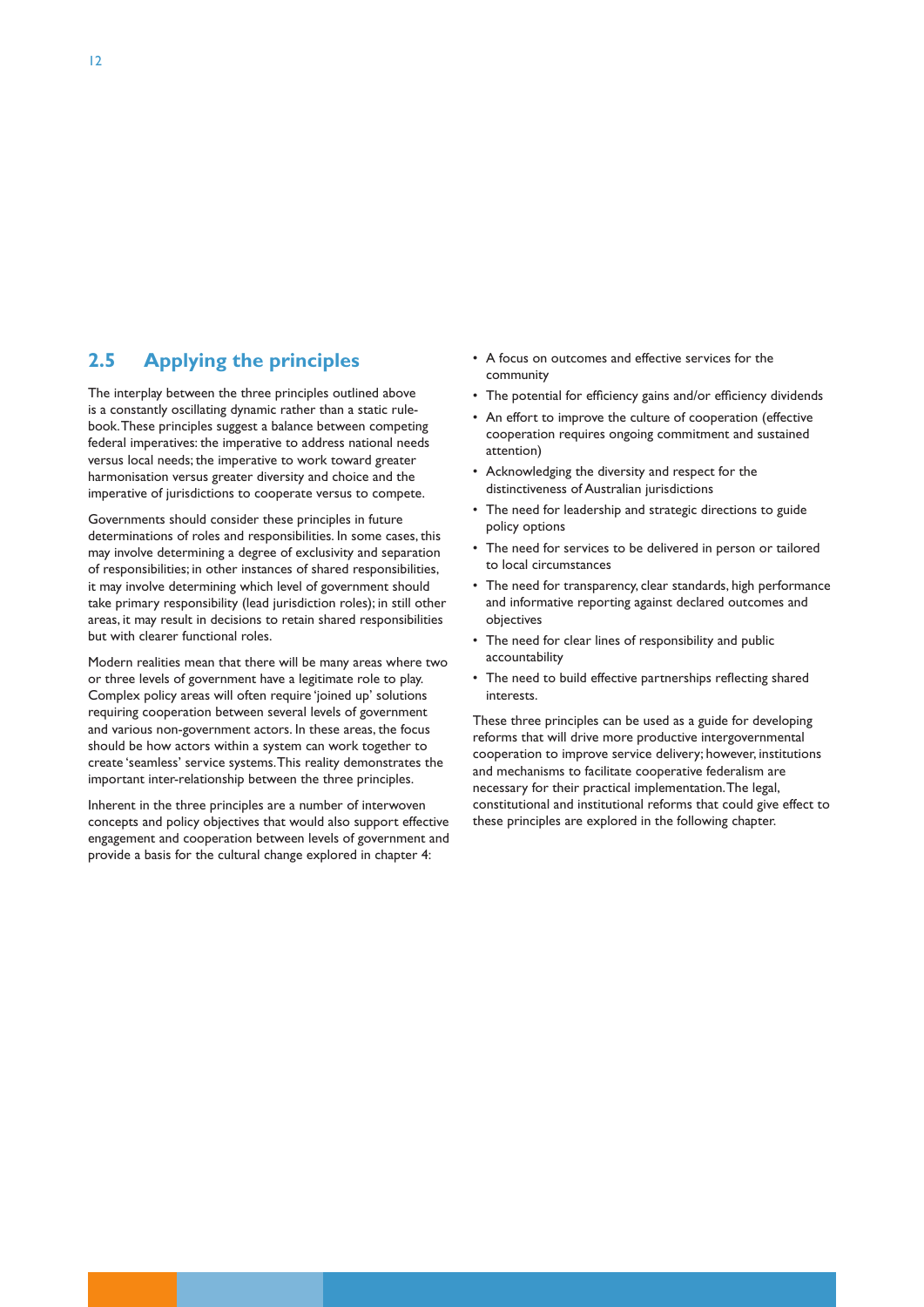# 3. IMPROVING THE ARCHITECTURE OF COOPERATIVE FEDERALISM

Australia has a rich tradition of pragmatic arrangements enabling governments to work together horizontally and vertically. These arrangements, sometimes called the 'gossamer strands' that tie the federation together, have broadened and deepened over the years.<sup>13</sup> There is scope to reform this 'architecture' of legal, institutional and administrative mechanisms to sustain and advance cooperative federalism.

## **3.1 Institutional and administrative cooperation**

Intergovernmental cooperation in Australia occurs both horizontally and vertically through a range of mechanisms. In practice, many of these mechanisms work in tandem and are inter-dependent.

### **3.1.1 Horizontal cooperation**

The States and Territories have worked hard in recent years to deliver positive community outcomes and lead community and policy debate through horizontal cooperation in several policy areas of national significance. For example:

- • States and Territories were instrumental in shaping the national debate on emissions trading through the establishment of a National Emissions Trading Taskforce in 2004. This initiative pre-dated the creation of CAF, but was catalytic in spurring States and Territories to cooperate horizontally. Subsequently, CAF engaged Professor Ross Garnaut to review the impacts of climate change on the economy and to recommend policies and policy frameworks, which culminated in the publication of the Garnaut Report and the Commonwealth Government's Carbon Pollution Reduction Scheme initiative.
- • In 2003, all jurisdictions except Queensland signed an Inter-State Investment Cooperation Agreement aimed at eliminating 'bidding wars' between governments for business investment.
- The States took the lead to establish the Australia and New Zealand School of Government (ANZSOG) in 2002–03, preparing a business plan, scoping the teaching model and customising the curriculum before the national government joined the initiative.
- • All State and Territory governments, along with the government of New Zealand, formed the Australian–New Zealand Biotech Alliance in 2004 to promote collaborative research and development and business development in biotechnology.

An important milestone in cooperative federalism occurred in October 2006 with the establishment of the Council for the Australian Federation (CAF), consisting of the Premiers and Chief Ministers of the States and Territories.

The need for such a body had been identified on a number of occasions, 14 and similar institutions exist in Canada (Council of the Federation) and the USA (National Governors Association). While the Leaders Forums set up during the early 1990s were influential, they were dominated by the agenda of the Special Premiers' Conferences (later COAG), had no formal bureaucratic support, and eventually became restricted to relatively brief tactical meetings between leaders immediately prior to COAG meetings.<sup>15</sup> By contrast, CAF provides a regular opportunity for State and Territory leaders to discuss matters related not only to COAG but, just as importantly, to horizontal, cross-jurisdictional issues in which the Commonwealth may have a minor role or even no role. Such issues can have a significant impact on the lives of many Australian individuals, families and businesses. CAF also provides a public platform to communicate broader issues of public interest, including discussion about Australia's federal system.

Reducing and harmonising regulation has been a particular priority recently for States and Territories and has been pursued through COAG and CAF in areas not requiring Commonwealth involvement.<sup>16</sup> For example, through CAF, States and Territories have:

- agreed on common dates for daylight saving periods in five jurisdictions and agreed on harmonised arrangements for the provision of the ANZAC Day public holiday across Australia;
- commenced an examination of national standards to ease the introduction of electric and low emission vehicles; and

Centre, ANU: Canberra; Federal–State Relations Committee (Victoria) (1998) 'Australian Federalism and the Role of the States', Parliament of Victoria, Melbourne

<sup>13</sup> John Warhurst (1983) 'Central Agencies, Intergovernmental Managers and Australian Federal-State Relations'. ANU: Canberra

<sup>&</sup>lt;sup>14</sup> John Bannon (1992) 'Cooperative Federalism: Good Policy and Good Government', Federalism Research Centre, ANU: Canberra; Wayne Goss (1995) 'Restoring the Balance: the future of the Australian federation', Federalism Research

<sup>15</sup> Anne Tiernan (2008) 'The Council for the Australian Federation: a new structure of Australian federalism', *Australian Journal of Public Administration* 67:2

<sup>&</sup>lt;sup>16</sup> Harmonisation of regulations has been going on for some time in Australia. For example, a National Food Authority replaced State-based systems in 1991 – the culmination of a long process of engagement between industry, the States and the Commonwealth. Harmonisation took a substantial step forward with the implementation of National Competition Policy (NCP) in the mid-1990s as a continuation of that positive-sum 'new federalism'.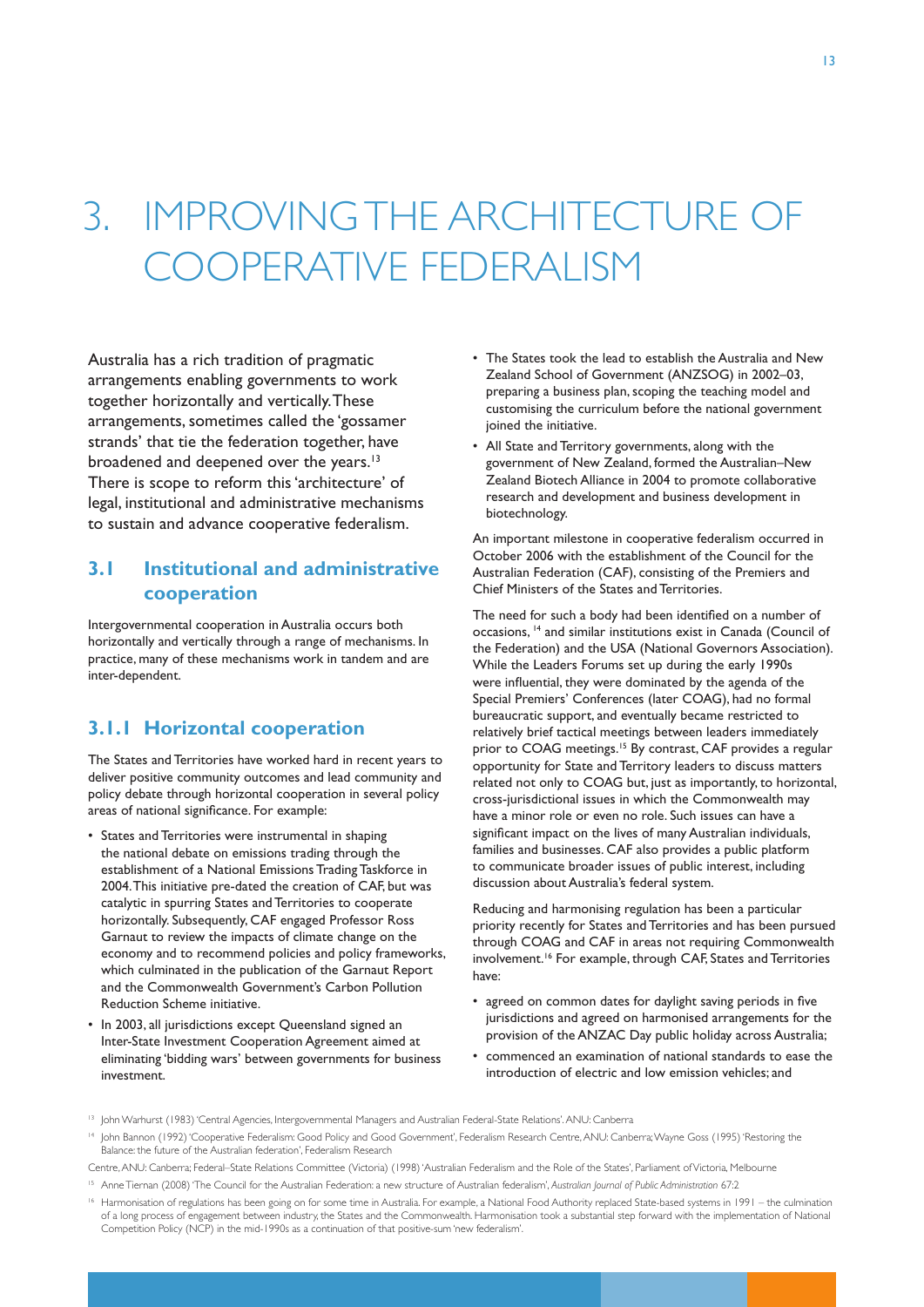• established a working group to identify ways to ease the regulatory burden on the not-for-profit sector.

CAF has also been instrumental in several initiatives that have been ultimately finalised through the COAG Business, Competition and Regulation Working Group. These include:

- • Signing an Intergovernmental Agreement committing to harmonise key areas of workers compensation and occupational health and safety, as well as reducing the regulatory burden by providing employers with easy access to streamlined information on legislative and other matters related to workers compensation
- • Signing a ministerial declaration to remove impediments to the movement of skilled workers across borders through the mutual recognition of 22 occupational licenses in six priority trades areas
- • Harmonising payroll tax systems (excluding tax rates and thresholds) in NSW, Victoria, Tasmania and the ACT.

CAF has also played a key role in the move towards a national school curriculum – a good example of horizontal cooperation aimed at harmonisation. CAF's policy recommendations detailed in its paper *The Future of Australian Schooling* (2007) helped to shape the Melbourne Declaration on Educational Goals for Young Australians. Made by all Australian Education Ministers, the Declaration sets the direction for Australian schooling for the next 10 years. *The Future of Australian Schooling* report provided the basis for the extensive consultation that led to the development of the Declaration. The outcomes framework articulated by the report is also reflected in the new National Education Agreement agreed by COAG in 2008.

There is no doubt that horizontal cooperation has enhanced Australian federalism and that the establishment of CAF is a positive signal that such cooperation will be ongoing. The challenge now is to strike an appropriate balance between promoting harmonisation by removing unnecessary 'nuisance' differences and maintaining the virtues of locally-tailored policies and practices. Leadership from CAF will be important in achieving this balance, as well as ensuring State and Territory views are heard in the national debate.

As outlined in the Twomey and Withers paper, another strength of federalism is the opportunity to experiment and innovate. States and Territories provide a laboratory in which ideas can be tested on a smaller scale before being implemented across the country. CAF recently published on its website a policy exchange entitled *Climate Change: Best Practices by State and Territory Governments in Australia*. The document was compiled by State and Territory jurisdictions on behalf of CAF to showcase current best practice initiatives. It was designed to promote collaboration and information sharing across jurisdictions.

Successful horizontal cooperation is not only about harmonisation. It also improves policy development and innovation by facilitating the exchange of ideas and 'what works best' by jurisdictions working on similar policy problems. It can also play an important secondary role by providing a regular forum for States and Territories to share, collaborate and cooperate. This forum of equals leads to the further development of collaborative cultures throughout States and Territories. This key theme is explored in more detail in Chapter 4.

#### OPTIONS FOR REFORM

The Council for the Australian Federation should throughout States and Territories.

### **3.1.2 Vertical cooperation**

In areas where cooperative federalism cannot be achieved by the States and Territories alone, COAG is a key intergovernmental institution for Commonwealth–State vertical cooperation. In 2008, COAG committed to an ambitious reform agenda facilitated by a more cooperative approach to intergovernmental relations. Appendix 1 highlights COAG's recent achievements.

Central to these new reforms is the new Intergovernmental Agreement on Federal Financial Relations. This new financial framework aims to improve accountability through simpler, standardised and more transparent public performance reporting for all jurisdictions, underpinned by clearer roles and responsibilities. Schedule E of the Agreement sets out principles to guide areas in which the Commonwealth may provide support for national reform or service delivery improvements through National Partnerships. In this manner, the Intergovernmental Agreement on Federal Financial Relations goes some way towards articulating how governments interact with one another with regard to implementation, reporting and monitoring.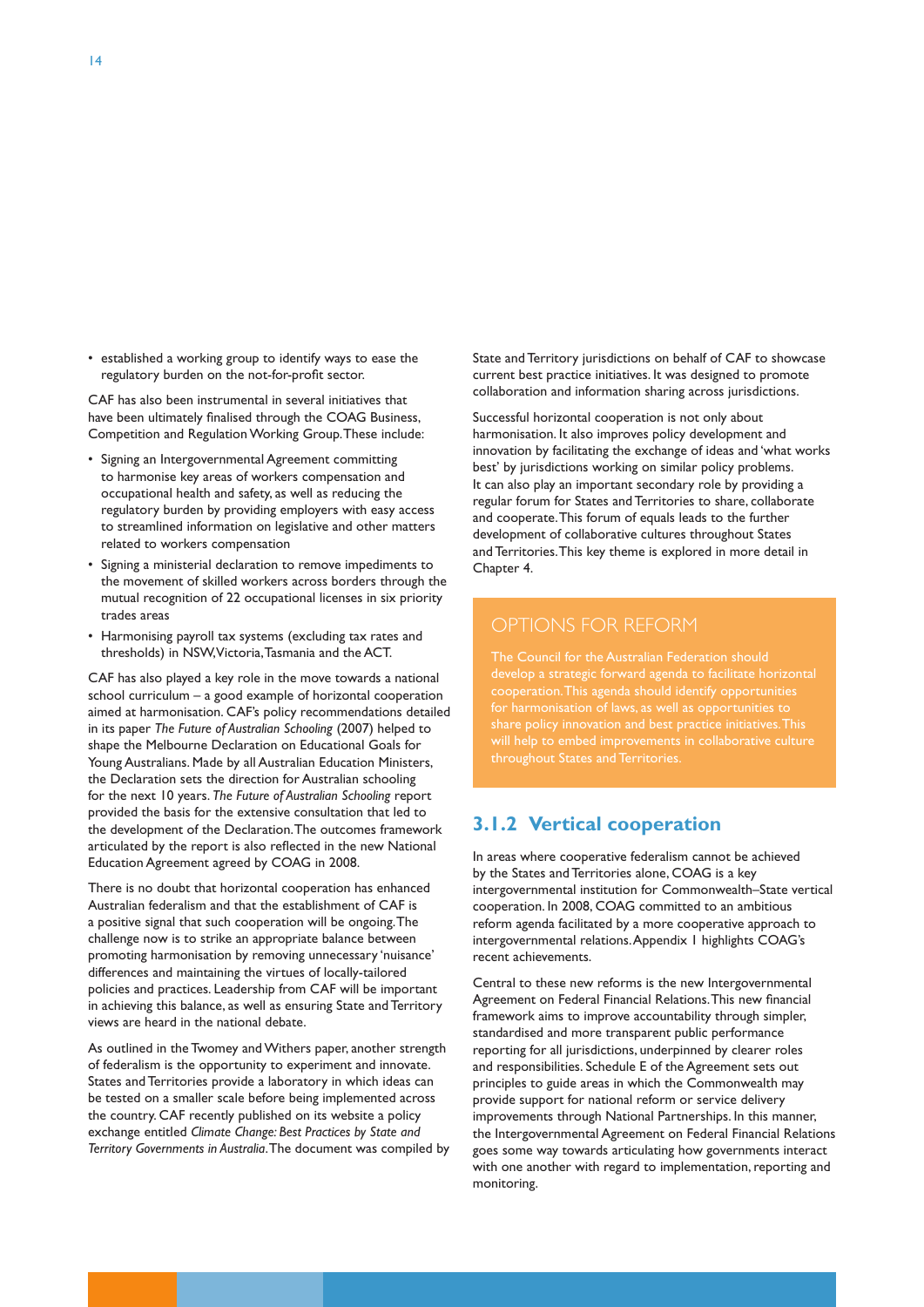However, there is still an absence of guidance as to how governments work with each other in the negotiation phase. At present, COAG is an administrative entity of the Commonwealth. The Commonwealth is able to command, defer or cancel meetings, set agendas and prioritise policy issues. If COAG is to represent a genuine partnership between the States and Territories and the Commonwealth, measures must be put in place to give it a more multi-lateral and collaborative character. To be more effective, governments need to be equal partners, particularly in their ability to set agendas and prioritise policy issues.

#### **Formalising COAG's governance arrangements**

Canada has introduced a Framework to Improve the Social Union for Canadians, negotiated and agreed between the federal and provincial governments in 1999. The Framework commits both levels of government to protocols of collaboration over any Canada-wide policy or financing initiatives. The Framework covers the policy fields of health and health care, education and social assistance. It also includes provisions for the Government of Canada to provide prior warning about funding changes (one year minimum). The Framework also enshrines principles of subsidiarity: in circumstances where the Federal Government and any six provinces can agree on policy objectives or new programs, they can proceed with each province working out the details and criteria of its own program. This provides a way of receiving federal funds for provincial-initiated programs in a spirit of cooperative federalism.

The establishment of an intergovernmental agreement that commits all Australian governments to a set of governing protocols, such as the Canadian Framework, would provide a clear and agreed foundation for more effective cooperation.

To enable COAG to perform to its maximum potential, it would be advisable to set down some rules.<sup>17</sup> An intergovernmental agreement could specify COAG's governance arrangements, rules of engagement and meeting protocols, and could be preceded by a statement committing the parties to the principles of cooperative federalism. The new Intergovernmental Agreement on Federal Financial Relations could be included in the legislation or agreement formally establishing COAG.

The formalisation of COAG's governance arrangements also

provides an opportunity to clarify COAG's strategic role. It should be clarified that COAG's principal role is focused on strategic medium- to long-term policy directions. COAG is uniquely placed to consider such strategic issues and then leave the details of implementation and administration to other intergovernmental bodies or participating governments. COAG should collectively determine the allocation of roles and responsibilities as these decisions require the leadership of First Ministers. An intergovernmental agreement could also set out COAG's oversight of and policy relationship with Ministerial Councils.

Other governance and procedural rules could further enhance the value of COAG. For example, States and Territories should have a role in setting COAG's agenda. This would allow States and Territories a greater opportunity to pursue issues of State and Territory importance through COAG where Commonwealth engagement is necessary.

COAG's effectiveness would also be improved by the establishment of an independent secretariat and administrative support staff reporting to the COAG members as a whole, similar to the arrangements for CAF. This would certainly be required if the responsibility for chairing COAG meetings was rotated between the Commonwealth and the States and Territories. Currently, the COAG Secretariat is located within the Department of Prime Minister and Cabinet.

#### **Performance reporting**

As intergovernmental relations and institutions deepen and expand, several functions need to be performed on an ongoing basis in order to improve cooperation, promote transparency and yardstick competition.

The COAG Reform Council (CRC) has an important role in this regard. It has been tasked under the Intergovernmental Agreement on Federal Financial Relations to:

- • compile and publish performance information for all jurisdictions against the outcomes and performance benchmarks contained in the National Agreements and some National Partnership Agreements;
- independently assess whether predetermined performance benchmarks have been achieved before an incentive payment to reward nationally significant reforms under National Partnerships is made; and
- monitor the aggregate pace of activity in progressing COAG's agreed reform agenda.

<sup>&</sup>lt;sup>17</sup> Similar proposals for COAG have been made by the Victorian Premier. See John Brumby (2008) 'Making Federalism Work' Keynote address to ANZSOG Annual Conference, Melbourne, 11 September, to be published in John Wanna (ed.) (2009) *Critical Reflections on Australian Public Policy,* ANU E-Press, Canberra; http://www.premier. vic.gov.au/index.php?option=com\_mymedia&Itemid=51&lang=en&media\_id=324&task=text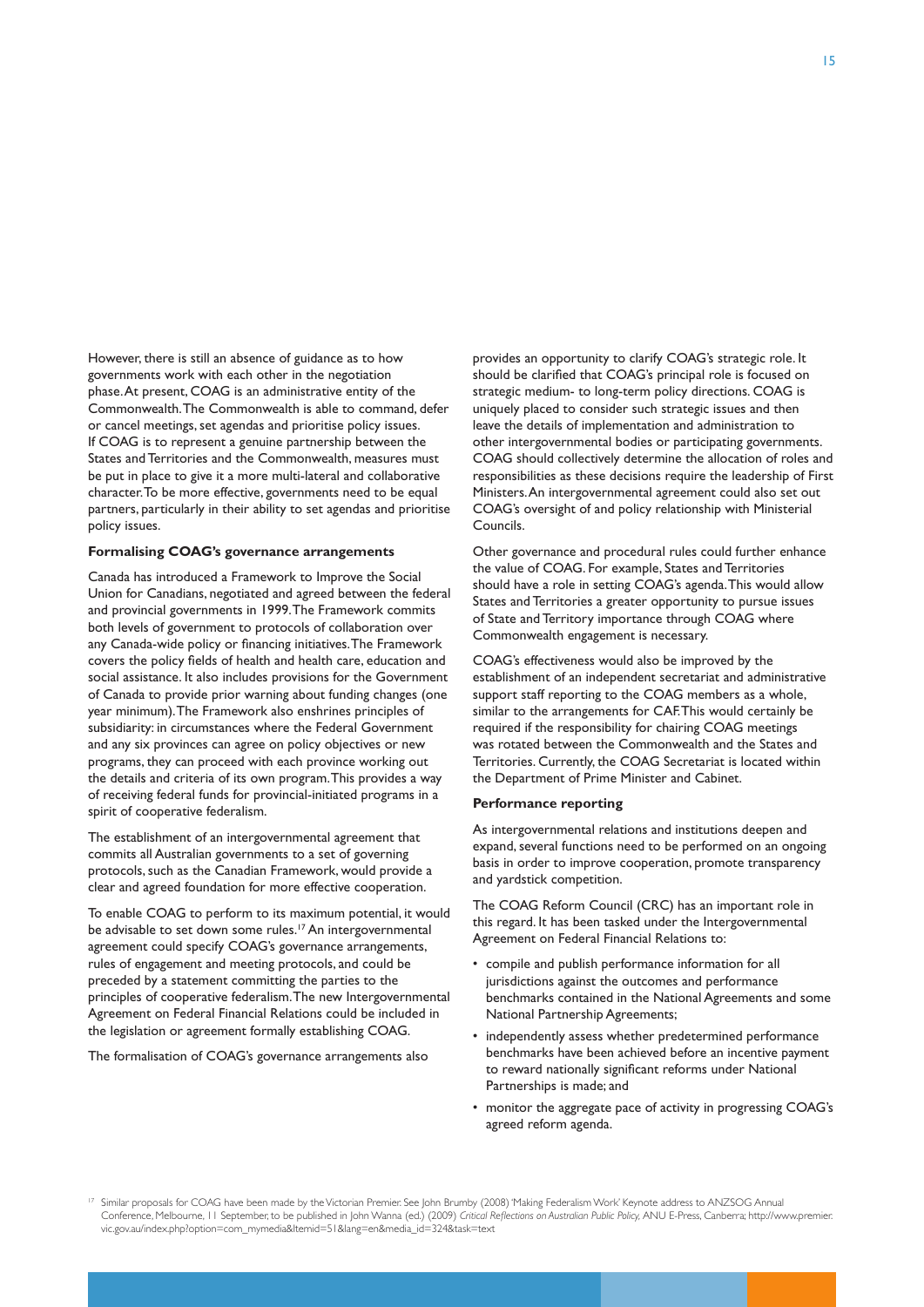Although the role of the CRC has already been established by the new Intergovernmental Agreement on Federal Financial Relations, reiterating its role and functions in an Intergovernmental Agreement would give the CRC greater institutional durability. As with COAG, the institutional basis of the CRC is currently informal. Its long-term effectiveness would benefit from the certainty provided by having its governance, roles and functions articulated in an intergovernmental agreement. In this regard, COAG should review the CRC with a view to giving it a permanent and formal institutional basis.

#### OPTIONS FOR REFORM

COAG, as Australia's peak intergovernmental forum, should have its own Intergovernmental Agreement (IGA).

- Articulate principles to guide the functioning of cooperative federalism in Australia (such as those identified in Chapter 2)
- 
- Councils
- agenda-setting and chairmanship
- • Establish an independent secretariat
- Formalise the COAG Reform Council's role and functions. The contractions of the contractions of the contractions of the contractions of the contraction of the contraction of the contraction of the contraction of the contraction of the contraction of the contraction o

#### **Ministerial Councils**

Ministerial Councils are another key intergovernmental institution. Consisting of ministers and supporting officials, these councils facilitate inter-jurisdictional cooperation in specific policy sectors, They operate under guidelines and protocols established by COAG. At its meeting in April 2009, COAG agreed to review Ministerial Councils (to be completed by November 2009); this provides an opportunity to re-assess how these bodies operate and interface with COAG in order to further promote cooperative federalism.

Intergovernmental efficiencies could be achieved by strengthening and streamlining the linkages between COAG and Ministerial Councils. COAG should remain focused on matters of strategic importance, tasking Ministerial Councils to complement this work by dealing with issues of policy-detail, implementation of COAG agreements and other policy sector concerns.

Ministerial Councils or their sub-committees could also be opened up to include representatives of stakeholders and endusers being present at the meetings and engaged in deliberative processes. Ministerial Councils are important, influential and high-level forums capable of weighing stakeholder views, making decisions accordingly and feeding relevant stakeholder input to COAG processes. Adopting more open and inclusive processes would incorporate a 'community cabinet' aspect into the business of Ministerial Councils, with stakeholders representing wider community interests. Such involvement would assist governments with cultural change issues and reinforce collaborative cultures.

Generally, Australian governments should take the opportunity to directly incorporate other participants into the intergovernmental policy processes, such as industry and community representatives. This would give effect to the principle of subsidiarity through encouraging local input, engagement and participation in decision-making.

COAG would need to forge stronger, more cooperative relationships with other Ministerial Councils in order to facilitate this 'top down/bottom up' approach to policy development.

COAG and Ministerial Councils should consider clarifying stakeholder engagement where appropriate.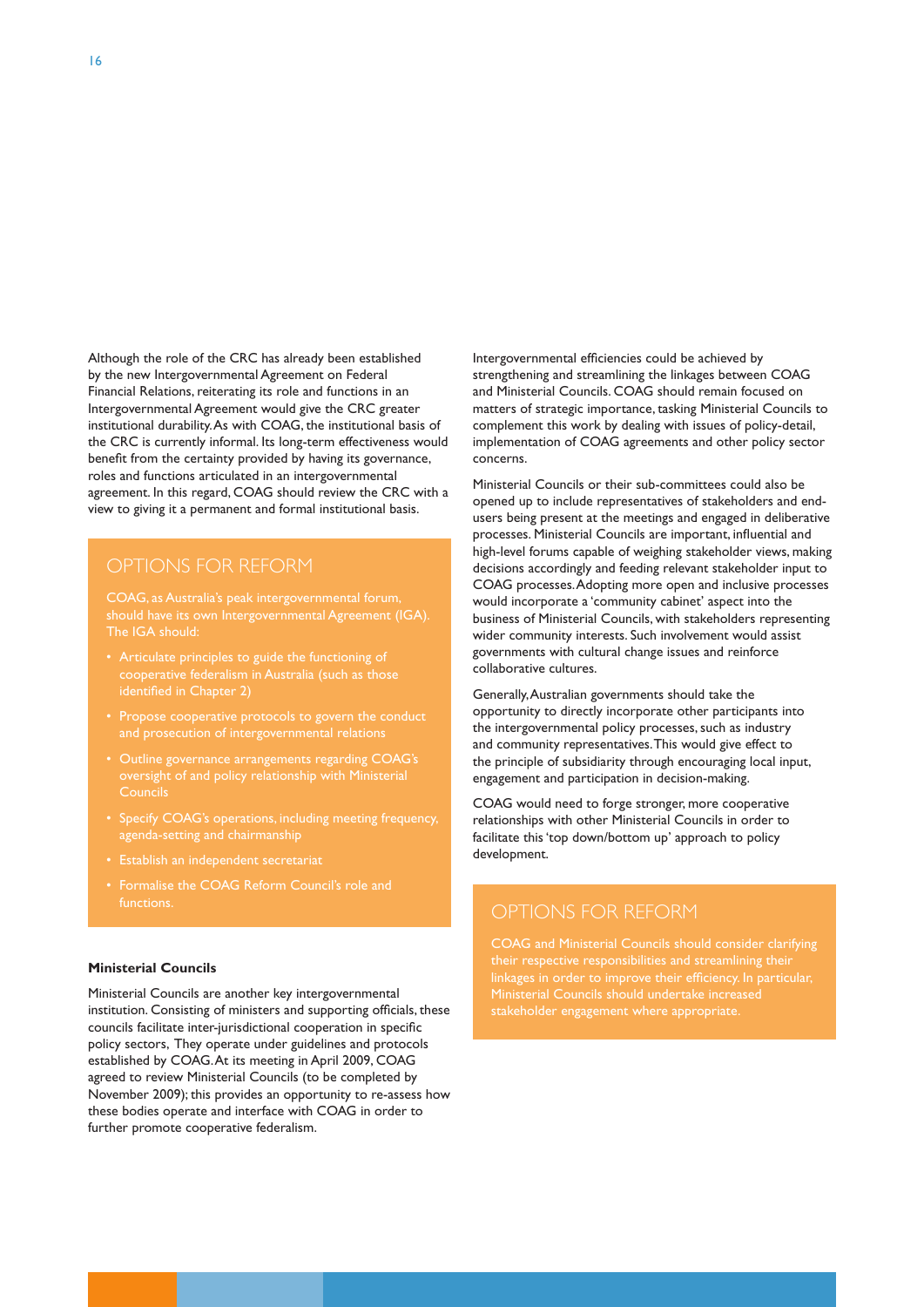#### **Other Institutions for national reform**

One of the key challenges for governments working together has been the limitations of the architecture of government in facilitating collaboration. The establishment of functional institutions is one such challenge. Examples of intergovernmental institutions include bodies such as Ministerial Councils and the recent COAG Working Groups that operate without legislative basis. Other bodies, established to facilitate national reform have been creatures of statute, such as the Australian National Training Authority (ANTA). The structure, powers and functions of these bodies may be more suited to some purposes than others. ANTA is an example of an institution that was designed and established to drive reform in a particular sector.

The key lessons to be draw from the ANTA example are:

- • **Funding** Sufficient financial resources need to be made available to support the implementation of major reforms. Key to ANTA's success was its power to direct and approve funding.
- • **Policy reform agenda** Federal bodies established to drive reform need to have a clearly defined policy agenda.
- • **Cooperative design** Federal bodies need to be designed to facilitate cooperation (discussed further in Chapter 4). In the ANTA case, having non-government leadership was important in mediating Commonwealth and State and Territory interests to achieve shared objectives for sector reform.

The broader lesson for governments is that they must be flexible and prepared to invest in innovative, purposebuilt institutions where the need arises. The structure and governance of COAG and Ministerial Councils may not always be the most effective way of achieving reform. This is evident in the ANTA example where industry leadership was an important factor to achieving sector reform.

The establishment of the COAG Working Groups is another example of the success of purpose-built bodies or institutions. The Working Groups were set up with a clear mandate to undertake policy development and reform in the delivery of the COAG Reform Agenda.

Going forward, major policy reforms could be pursued through specially established bodies that are purpose-driven, purposedesigned and time-limited.

## CASE STUDY: AUSTRALIAN NATIONAL TRAINING AUTHORITY (ANTA)

Established by the *Australian National Training and Authority Act 1992* (Cth), ANTA was a statutory authority given the mission of establishing a consistent national Vocational Education and Training (VET) system. The States and Territories formally recognised the national leadership role of ANTA through their own legislation, which established their own VET systems as the 'State Training Agency' under the ANTA agreement.

ANTA was a tri-partite body consisting of the Commonwealth, the States and Territories and industry. Recognising the importance of orientating reform to industry needs, the ANTA board consisted entirely of industry advocates. In formal terms, ANTA reported to the Commonwealth minister; however, in practice, it reported to a Ministerial Council of Commonwealth, State and Territory ministers.

ANTA was a successful catalyst for change because there was a clear and articulated need for major reform. ANTA benefited from a strong sense of commitment among the various government and industry players, building a 'wow' factor around the initiative. As a new agency, ANTA fostered a sense of excitement supported by innovation and a 'can-do' culture, especially in the early years. As a policy body without direct responsibility for implementation, ANTA had to work at developing relationships with its partners responsible for implementation. It could not assume a command-andcontrol position over the sector and had no 'big stick'. It had to work at initiating, coordinating and mediating between different jurisdictions and institutional agendas.

ANTA achieved considerable progress in developing and overseeing a national training system. The framework was devised and implemented generally in accordance with the original charter.

suggest that the COAG or Ministerial Council structure is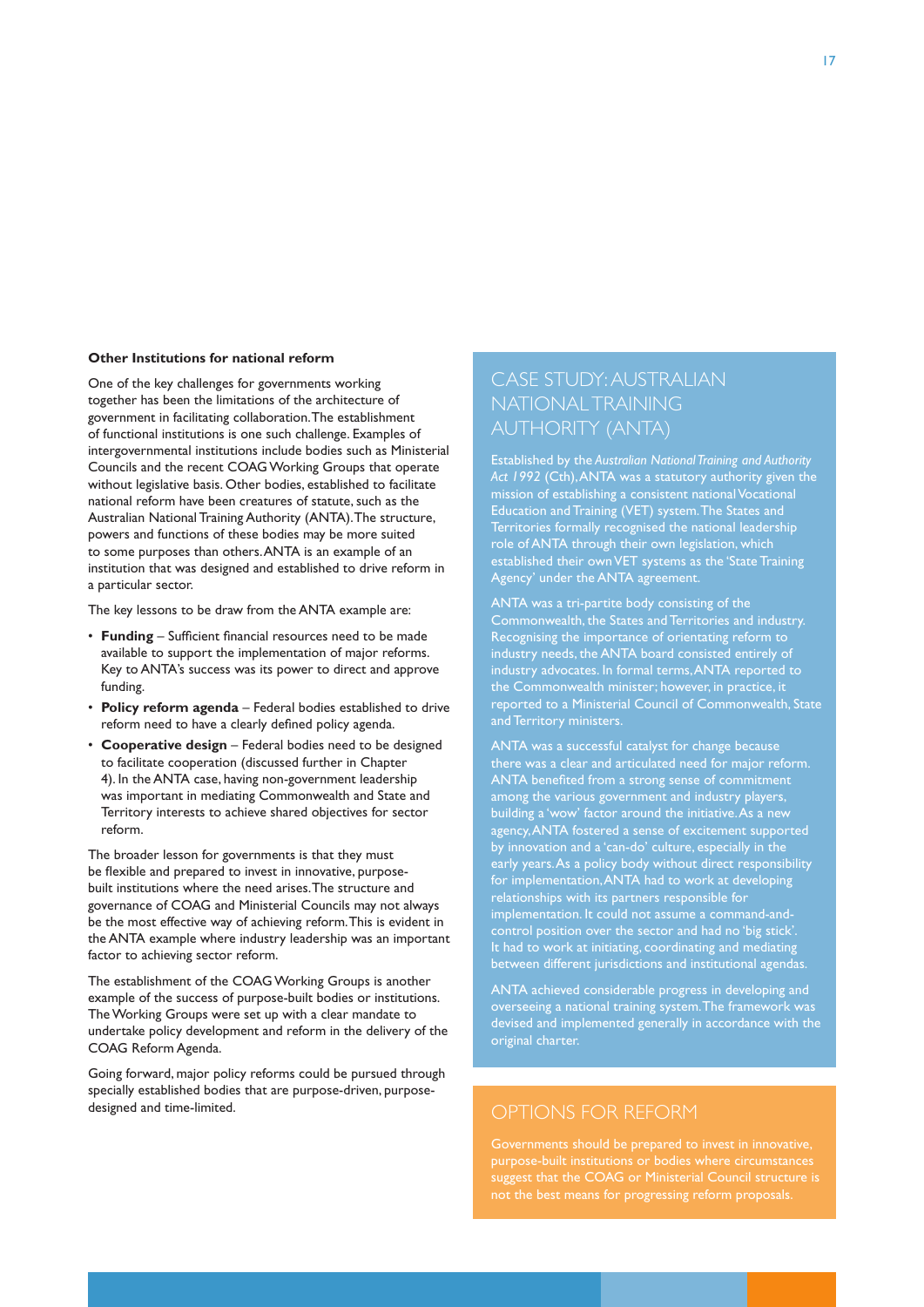### **3.2 Legal mechanisms to facilitate cooperation**

The realities of Australian federalism mean that the COAG, CAF, Ministerial Councils and other multi-jurisdictional institutions need effective legal mechanisms to implement cooperative reform.

However, it should be noted that many forms of horizontal and vertical cooperation do not require formal legal mechanisms to be effective. For example, the Melbourne Declaration on Educational Goals for Young Australians establishes a high level policy framework and commits all Australian governments to working towards shared goals. The Declaration, which effectively sets the broad direction for Australian schooling over the next decade, is based on mutually agreed aspirations and does not require any formal mechanisms to proceed.

Where legal mechanisms are necessary to facilitate cooperation, options range from achieving loose consistency through State and Territory cooperation to complete centralisation via referral of powers to the Commonwealth. Table 1 lists several legal mechanisms that can be used to promote greater consistency and cooperation, while still enabling all participating governments to have input on aspects of policy decision-making and discretion.<sup>17</sup> Each of these options has a place in our modern federation.

At the devolved end of the spectrum, 'mirror' legislative schemes allow States and Territories some discretion for variability. Mirror or model legislation involves each State and Territory passing separately a law that is enacted in similar terms to other jurisdictions. Model legislation may include core and non-core provisions. These sorts of legislative schemes are most suited to cases in which less than total harmonisation is desirable to enable some flexibility in local responses without imposing disproportionate costs on those participating in the system.

A good example of where mirror legislative schemes can be effective is in the regulation of criminal and civil offences and court procedures. In the interests of equality, it makes sense for all jurisdictions to have reasonably similar legislative provisions so that all Australian citizens are held to the same standards. However, some jurisdictional diversity can be tolerated because these differences do not impose costs for those involved in the system. This is because offences are never prosecuted in more than one jurisdiction – hence, there are limited 'spillovers'.

An alternative path is to implement a 'complementary applied laws' scheme (sometimes referred to as 'uniform legislation').<sup>19</sup> This method involves one jurisdiction, 'the host', enacting legislation to establish the scheme. Other jurisdictions then pass legislation giving that law force in their jurisdictions. The advantage of this method is that jurisdictions cannot make unilateral changes to the legislation as amendments must be passed in the host jurisdiction.

Such legislative approaches enable the States and Territories to achieve harmonisation by working together. Through effective cooperation, States and Territories are able to maintain an active policy role as well as direct responsibility for the administration of these statutes. These approaches link the principle of subsidiarity to notions of consistency and harmony.

For this reason, multi-lateral approaches to harmonisation are preferable to unilateral Commonwealth action in areas not conferred on the Commonwealth Parliament by the Constitution. Multi-lateral legislative approaches are more in keeping with the comity principle discussed in Chapter 2 and overcome negative regulatory 'spillovers' without sacrificing the subsidiarity principle.

However, there are limitations to such schemes. One key limitation is lack of an effective system for the conferral or 'cross-vesting' of jurisdiction with regard to the cooperative scheme in a single court system. This means that while States and Territories may have identical statutory provisions, the interpretation of those provisions by State and Territory courts (who are not bound to follow the decisions of the courts of another State or Territory) may result in divergent application of the legislation. For this reason, uniform national legislation may be preferred due to its effectiveness in achieving total harmonisation, interpreted by a single (federal) court system.

In the 1999 case of Re Wakim; Ex parte McNally, the High Court of Australia held that legislation that purports to confer State jurisdiction on a federal court is unconstitutional and therefore invalid. Accordingly, constitutional reform would be required to institute an effective cross-vesting system.20

<sup>20</sup> *Re Wakim*; Ex parte McNally (1999) 163 ALR 270

<sup>&</sup>lt;sup>18</sup> The contents of Table 1 summarise much of the analysis contained in Anne Twomey (2007) 'Federalism and the Use of Cooperative Mechanisms to Improve Infrastructure Provision in Australia', *Public Policy* 2:3

<sup>19</sup> Parliamentary Counsel's Committee (2008) *Protocol on Drafting National Uniform Legislation*, Third Edition, p.2, available at: http://www.pcc.gov.au/uniform/ uniformdraftingprotocol4-print-complete.pdf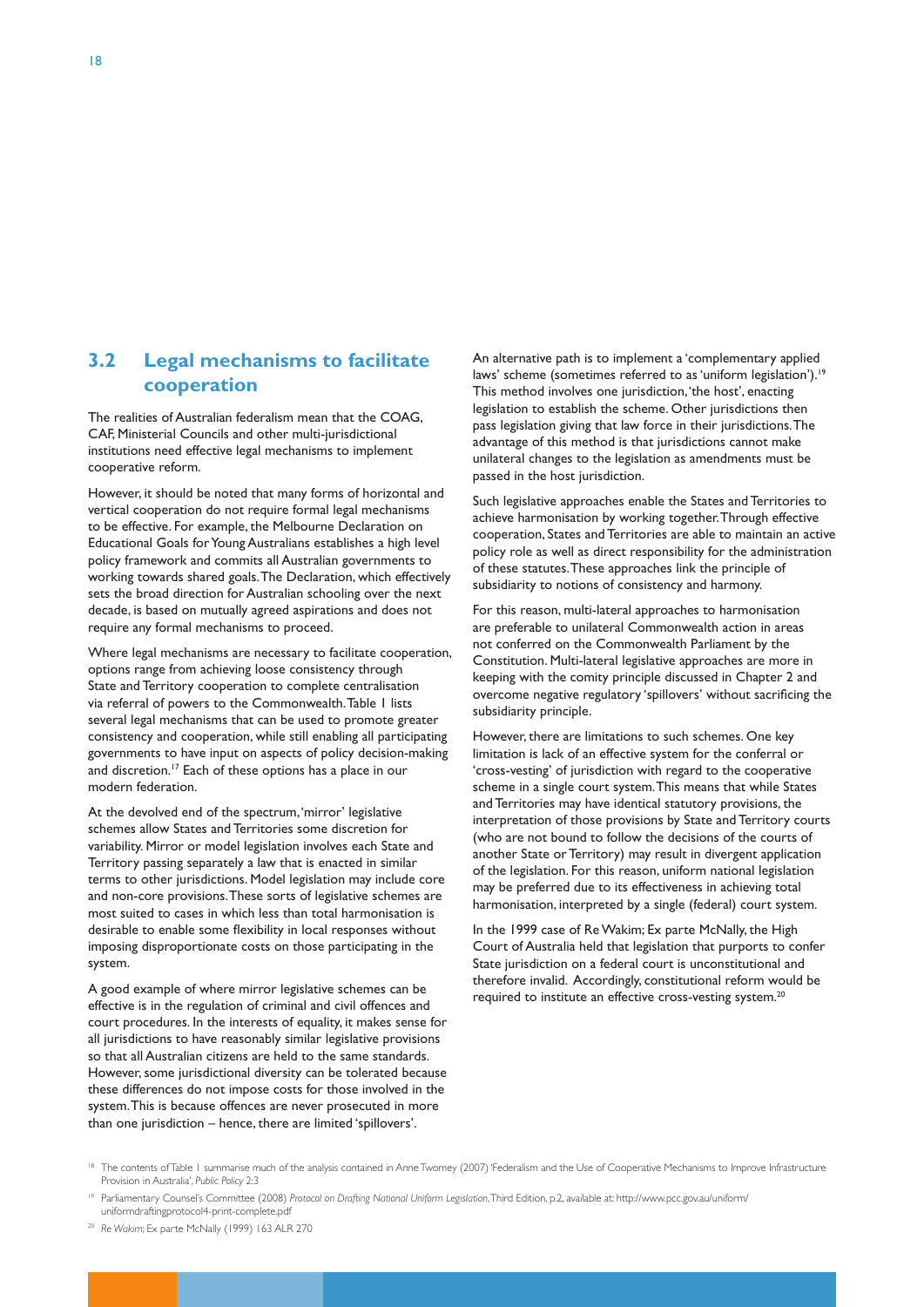Amendments to the Constitution would ensure that multilateral approaches to harmonisation could be just as effective as unilateral ones, while maintaining respect for State and Territory autonomy. Amendments might include:

- • establishing an effective cross-vesting system in which State jurisdiction can be vested in federal courts, with the agreement of both the Commonwealth and the States concerned; and
- • permitting one level of government to confer powers and obligations on the officers of another level of government, if both governments agree, so that a single body could enforce cooperative schemes.

Territories to consider and propose constitutional applied laws schemes.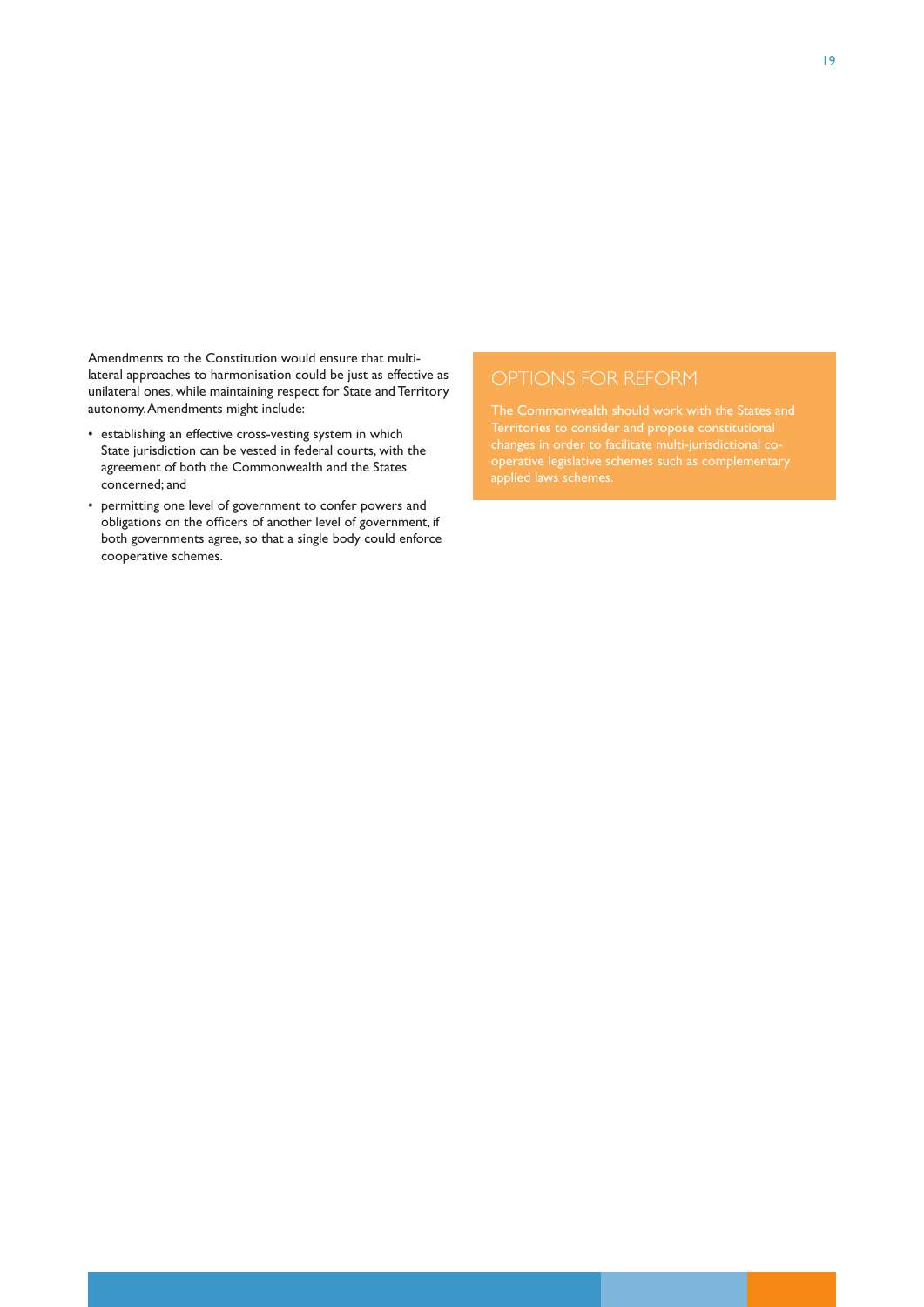| <b>MECHANISM</b>                     | <b>DESCRIPTION</b>                                                                                                                                                     | <b>RATIONALE</b>                                                                                                                                                                                      | <b>EXAMPLES</b>                                                                                                                                                                                                                                                                                                                   | <b>STRENGTHS</b>                                                                                                                                                                                    | <b>WEAKNESSES</b>                                                                                                                                                            |
|--------------------------------------|------------------------------------------------------------------------------------------------------------------------------------------------------------------------|-------------------------------------------------------------------------------------------------------------------------------------------------------------------------------------------------------|-----------------------------------------------------------------------------------------------------------------------------------------------------------------------------------------------------------------------------------------------------------------------------------------------------------------------------------|-----------------------------------------------------------------------------------------------------------------------------------------------------------------------------------------------------|------------------------------------------------------------------------------------------------------------------------------------------------------------------------------|
| Referral of<br>Powers                | <b>Entails States</b><br>referring<br>'matters' to the<br>Commonwealth<br>under s.51 (xxxvii),<br>which may then<br>legislate in regard to<br>the matter               | There is a need for<br>uniform legislation<br>and administration<br>in areas that do<br>not fall within the<br>jurisdiction of the<br>Commonwealth <sup>21</sup>                                      | <b>Commonwealth Powers</b><br>(Family Law) Act<br>1986 (SA); Terrorism<br>(Commonwealth<br>Powers) Act 2003 (Vic);<br>Trans-Tasman Mutual<br><b>Recognition (South</b><br>Australia) Act 1999<br>(SA); Commonwealth<br>Powers (Industrial<br>Relations) Act 1996<br>(Vic); Corporations<br>(Commonwealth Power)<br>Act 2001 (Tas) | Avoids the need for<br>a referendum; States<br>can set or influence<br>the terms of the<br>referral; a State can<br>impose criteria that<br>limits or terminates<br>the referral at a<br>given time | Unclear whether<br>the powers can be<br>made conditional,<br>amended or<br>revoked                                                                                           |
| Complementary<br><b>Applied Laws</b> | Established by<br>one jurisdiction<br>enacting a law and<br>that law then being<br>adopted by other<br>parliaments                                                     | There is a need<br>for uniformity<br>in statutes and<br>subordinate<br>legislation, and<br>usually a single<br>administrative<br>portal implementing<br>uniform<br>administrative rules/<br>decisions | <b>Consumer Credit</b><br>(Queensland) Act 1994<br>(Qld); Food Standards<br>Australia New Zealand<br>Act 1991 (Cth)                                                                                                                                                                                                               | Complete<br>consistency across<br>the nation, but<br>based upon a spirit<br>of cooperation                                                                                                          | States may find<br>themselves<br>excluded from an<br>area of legislative<br>responsibility                                                                                   |
| Mirror<br>Legislation                | Involves a model<br>law being developed,<br>with each State<br>parliament then<br>enacting it, but<br>being able to make<br>variations to meet<br>local circumstances  | A variant on<br>complementary<br>applied laws but<br>allows some<br>discretion for<br>variability                                                                                                     | Crimes at Sea Acts,<br><b>Crown Proceedings</b><br>Acts, Defamation Acts,<br>Uniform Evidence<br>Legislation.                                                                                                                                                                                                                     | Allows for greater<br>harmonisation, yet<br>still allows for the<br>States to implement<br>their own versions<br>and to amend their<br>component of the<br>legislation                              | States may<br>undermine the<br>effectiveness of a<br>federal legislative<br>solution; uniformity<br>may be undermined<br>if parliaments<br>amend the<br>legislation too much |
| Framework Laws                       | Commonwealth<br>establishes its own<br>set of procedures<br>but winds back<br>their application if<br>State procedures<br>are deemed to<br>be adequate<br>replacements | Applies a<br>national standard<br>but reduces<br>administrative<br>burdens and<br>compliance costs by<br>enabling parties to<br>only deal with one<br>level of government                             | Native Title Act 1993<br>(Cth); Environmental<br>Protection and<br><b>Biodiversity</b><br><b>Conservation Act 1999</b><br>(Cth); Water Act 2007<br>(Cth); Part IIIA of the<br><b>Trade Practices Act</b><br>$1974$ (Cth).                                                                                                         | Utilises State<br>approval processes<br>and regulatory<br>regimes, and is<br>integrated with<br>existing State laws<br>and practices.<br>Eliminates<br>duplication and<br>red-tape                  | No explicit<br>constitutional<br>mandate<br>Commonwealth<br>retains policy<br>supremacy                                                                                      |

<sup>21</sup> Cheryl Saunders (2002) 'Collaborative Federalism', *Australian Journal of Public Administration* 61:2, p. 71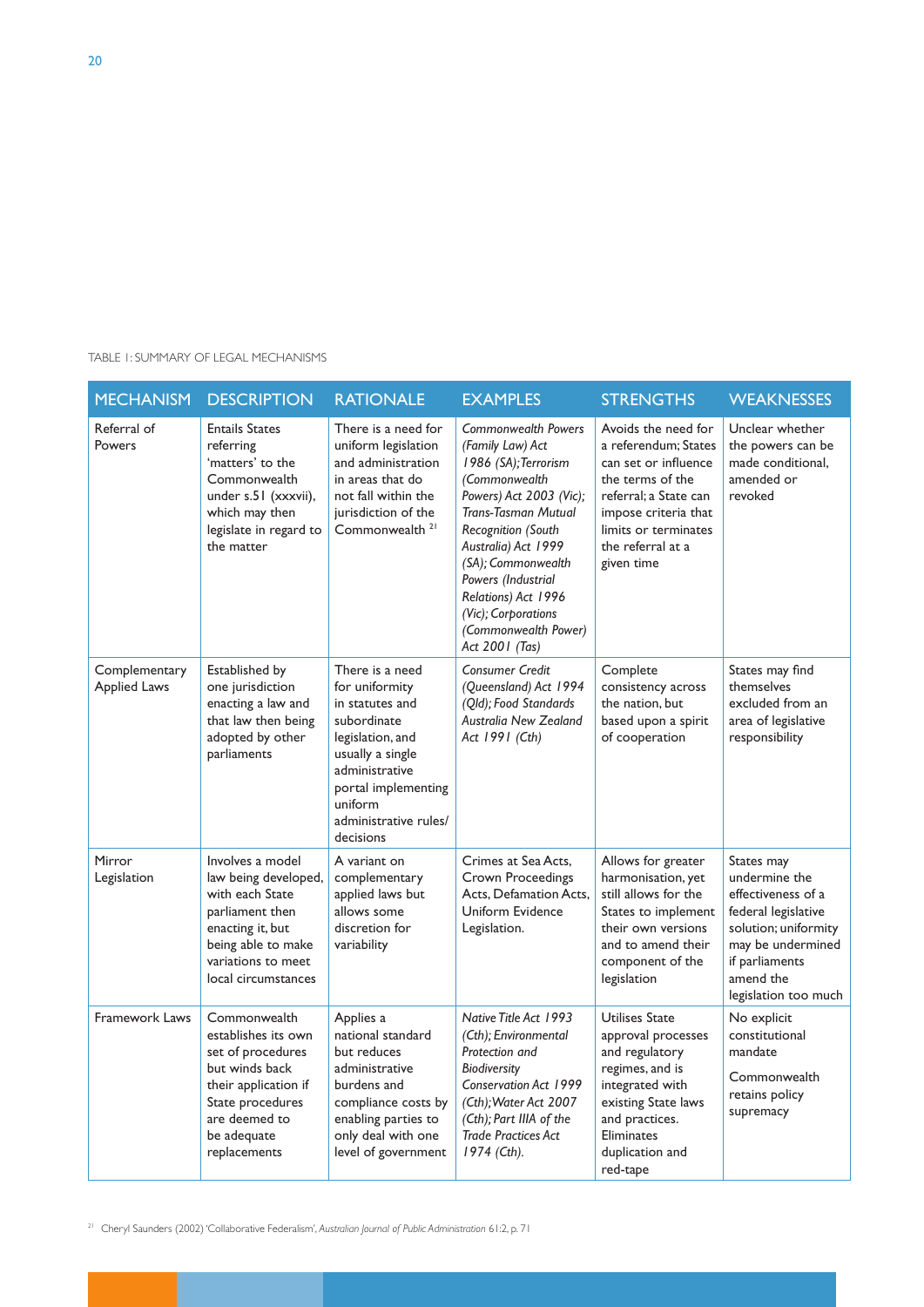#### **3.3 Longer term options**

This chapter has concentrated on examining the institutions and mechanisms that can promote cooperative federalism. It does not seek to look in detail at two areas that have traditionally dominated discussion on federalism reform – fiscal federalism and constitutional reform. This is partly due to the difficulty of achieving reform in these areas and partly because they have been the subject of much discussion and debate already. However, this section briefly discusses some limited possibilities for financial and constitutional reform from the perspective of promoting cooperative federalism in the longer term, noting that they require more extensive national debate and consideration.

#### **3.3.1 Financial certainty**

Given the extent of vertical fiscal imbalance that exists in Australia, the transfer of funding from the Commonwealth to the States and Territories to help meet service delivery and other needs is an important issue that has an impact on cooperative federalism.

The new financial framework agreed in November 2008 has the potential to reduce unproductive disputes through streamlining and reforming the administration of specific purpose payments.

In essence, while the Commonwealth continues to raise the lion's share of revenues within the Federation and the States and Territories remain responsible for the lion's share of service delivery, States and Territories will seek more certainty over resource allocations. Consideration should be given to future guarantees of proportions of revenue as occurs in some other federations. This might include allocations or sharing of a specific Commonwealth revenue stream or tax base, and a review of how the current per capita distribution of SPP funding is operating. Providing mechanisms to ensure guaranteed funding sources will free jurisdictions at both levels to concentrate on effective service delivery and national policy agenda setting.

#### OPTIONS FOR REFORM

given to providing better and more transparent resource  $\overline{\rm d}$  oloyments within the Federation, including a review of funding formulas and consideration of a more substantial guaranteed revenue stream or tax base.

### **3.3.2 Constitutional change**

Historical experience suggests that constitutional change in Australia is extremely difficult to achieve. However, there are two key constitutional issues impinging directly on the workings of Australian federalism that, in principle, could receive greater State and Territory input without the need for recourse to a referendum, and which would show that the spirit of cooperative federalism is active and strong. These issues are the appointment of High Court judges and the proposing of constitutional change.

The High Court is the final arbiter on questions of federalism within Australia, yet its membership is decided solely by the executive government of the Commonwealth. The Commonwealth Government has expressed an interest in making the judicial appointment process more transparent and accountable. The Senate Legal and Constitutional Affairs Committee current inquiry into Australia's judicial system specifically includes the procedure for appointment and method of termination of judges. The reporting date for this inquiry is 17 August 2009.

### OPTIONS FOR REFORM

COAG should review the key federal aspects of the Commonwealth Constitution, including appointments to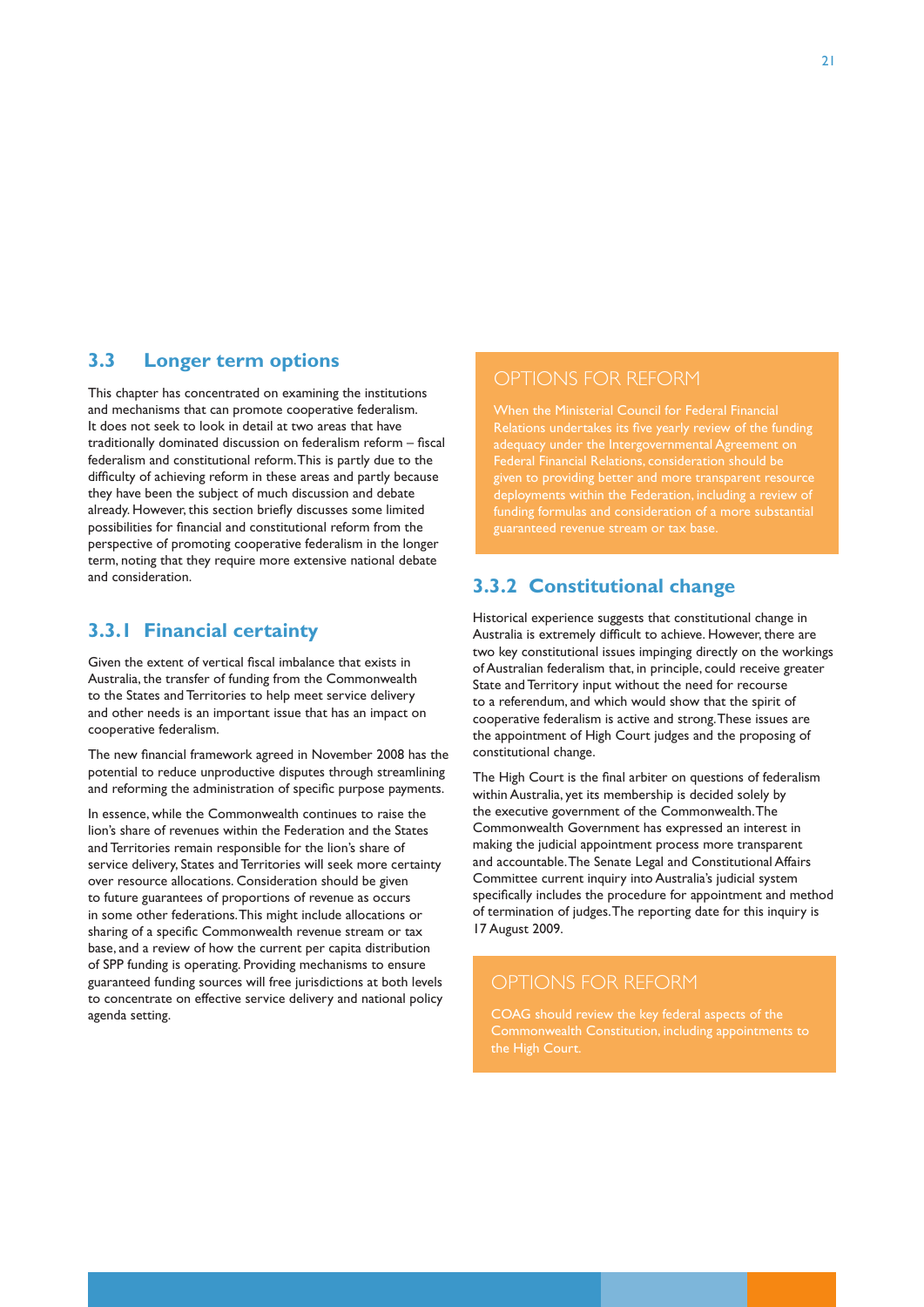Constitutional change sits under the referendum provisions in section 128 of the constitution. The Commonwealth is exclusively empowered to propose changes to the constitution, with States and Territories excluded from the process. States and Territories should be consulted and be given the opportunity to put up proposals for consideration by the voters in a referendum. Such processes could be agreed through formal protocols.

initiate Constitutional amendment processes. This could

- 
- 
- 

This chapter has noted several ways in which legal, institutional, fiscal, and constitutional mechanisms can support productive cooperation within our federal system. These mechanisms are one important element of an architecture that will improve the functioning of the Federation and, in turn, generate improved outcomes and services for all Australians.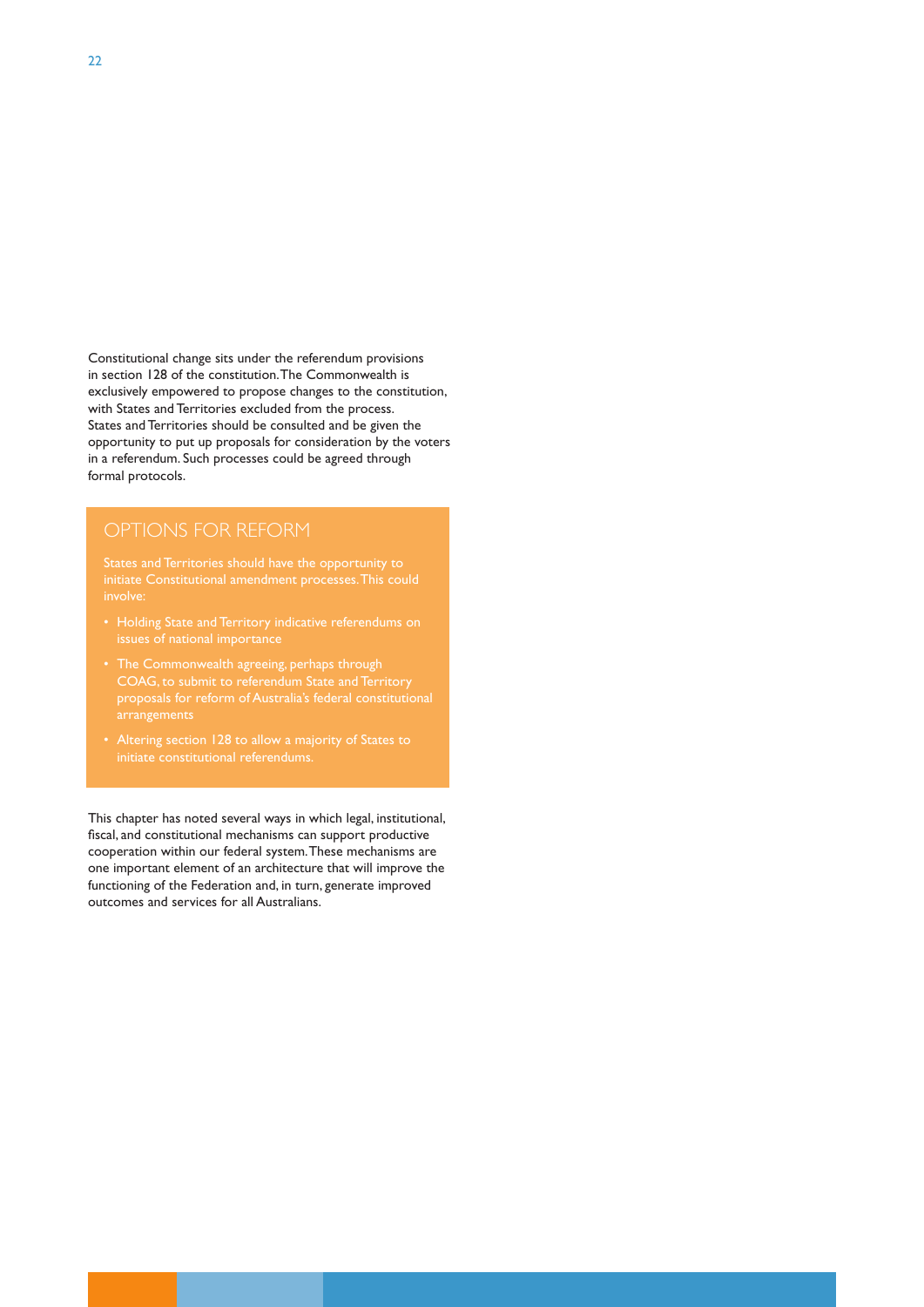# 4. CULTURAL PRACTICES FOR COOPERATIVE FEDERALISM

Effective cooperative federalism requires ongoing commitment to improving collaborative cultural practices across all jurisdictions. It also requires giving sustained attention to improving relationships between jurisdictions and within federal institutions. Improving the quality of these relationships requires an understanding of the areas in which cultural practices could be improved and possible strategies for cultural renewal.

### **4.1 Current cultural practices**

It is important to recognise that the existing cultures of governance can be strengths and weaknesses simultaneously. The strengths associated with dedicated organisational cultures can provide an administrative focus for an agency's direct responsibilities, clarify policy carriage and offer clear lines of accountability for nominated responsibilities. The weaknesses can include an agency-centric insularity, a lack of innovation and experimentation, and an absence of incentives to work cooperatively with other bodies.

Cultural practices could be one of the most difficult aspects of Australia's federal relations to reform. It cuts across existing organisational structures, their incentive systems and the career trajectories of public officials. Fostering collaborative cultural practices requires skills and techniques in public administration that are not always nurtured by existing organisations.

A realignment of organisational cultures to improve cooperative federalism could focus on:

- • Committing to develop cooperative philosophies of policy making and delivery to improve the outcomes for the community
- Recognising the inherent shared responsibilities and mutual inter-dependence involved in achieving those desired outcomes
- Developing a preparedness to step back from some of the 'old norms' of public administration such as 'unilateral decision-making', 'claims of exclusive policy ownership or carriage', 'command and control' logics and 'we know best' mindsets.

#### **4.2 Barriers to cooperation**

Although collaborative cultural practices are being applied in many pockets of government, some institutional barriers inhibit wide-spread moves towards a more cooperative style of governance. These barriers, or codes of insularity, occur principally within three interrelated dimensions of administration:

#### **Jurisdictional allegiance and loyalty**

Most actual policy-making and delivery operations are authorised and initiated within a single jurisdiction – even if ideas, policy requirements and resources may be derived from other levels of jurisdiction. Administrative and delivery cultures remain framed within the jurisdictional environment and its processes and procedures. There are a few notable exceptions of truly inter-jurisdictional agencies such as the Great Barrier Reef Marine Park Authority or Food Standards Australia and New Zealand. Jurisdictional allegiance and loyalties tend to foster unnecessary insularity and lead to the compartmentalisation of policy issues or their implementation. This goes to the heart of Chapter 3: the need for truly cooperative inter-jurisdictional institutions.

#### **Agency-based perspectives and vantage points**

Most organisational cultures and administrative incentive structures remain risk averse. Silos and silo-mentalities can adversely affect collaborative engagement. The institutional walls that serve to protect the organisation and provide defensible structures for officials carrying out administrative duties within a single entity can impede cooperative partnerships. All forms of cooperation require different types of commitments and skills. All instances of collaboration involve hard work and dedication to establish and maintain. These requirements place additional burdens and responsibilities on the participating actors (government or non-government).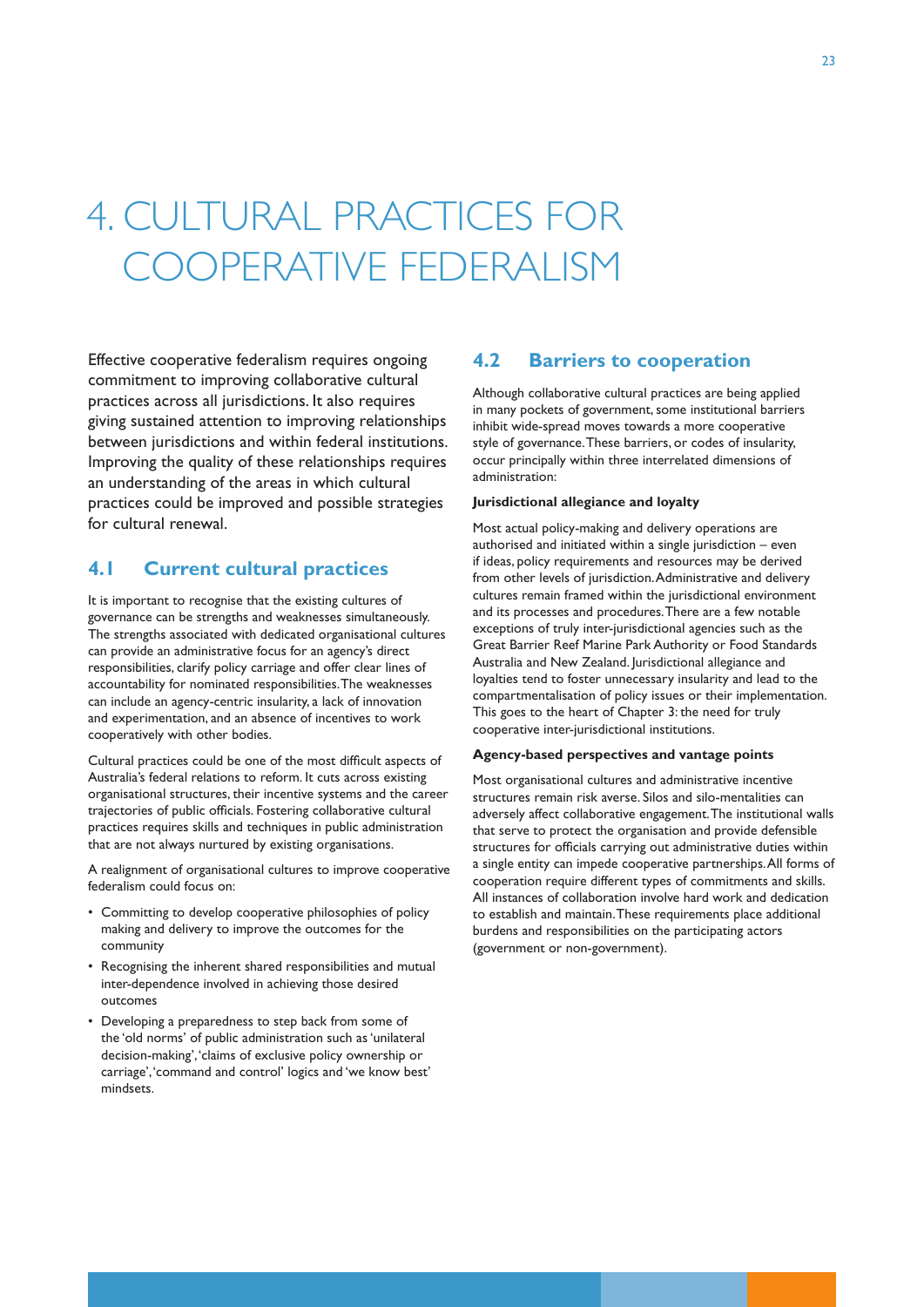#### **Profession-based values, codes of practice and regulatory behaviours**

Professions also work from internalised value systems that tend to proliferate professionally sanctioned norms and codes, which in many cases limit the practices or behaviours of service deliverers. The manifestation of such values and codes is often found in restrictive work or 'work to rule' practices enforced by professional entities and associations. Professions may not be antagonistic to cooperative interaction but their training and professional policies may limit meaningful sharing of responsibilities. Many professions also guard their own notions of individual practice and responsibility. In some cases, professional behaviours may limit information sharing and cooperative policy development with external stakeholders.

### **4.3 Building cooperative cultures**

These barriers must be overcome, as cultural change is critical to excellence in government performance, particularly in a federal system, and to addressing complex and cross-sectoral policy problems.

For example, homelessness is one such problem that cannot be neatly disentangled to discrete State and Commonwealth roles. Homelessness has a number of contributing factors, including access to welfare payments (Commonwealth responsibility), education and training opportunities (State responsibility), health services (State responsibility) and crisis accommodation (States and community sector responsibility). These problems need genuine and effective inter-jurisdictional cooperation in order to 'join up' systems and ensure people do not fall through the gap between where Commonwealth services end and State services begin – and vice-versa. The role that local government and the community sector also play in these areas means cooperation is an involved and multi-dimensional task.

As Prime Minister Tony Blair argued in the UK, often the major areas of policy failure are the things that fall between existing policy programs. Blair argued for the need for 'joined up government', meaning resource-based incentives for multiple agencies to cooperate to solve community problems and improve integrated service delivery. The UK's model was enhanced by the requirements for joint-bidding for resources in which agencies were required to collaborate in policy design and make joint submissions to government for funding. Australia has used variants of this previously (such as with Landcare or national heritage programs) but such schemes have been used relatively infrequently.

Cooperative cultures require behavioural changes in areas where practices can be improved, but they also require the reorientation of public administration to encourage broadbased change. The most significant changes required are those that:

- • Build relations based on trust, not on commercial or contractual logics (which are premised on distrust, caution and even scepticism) or on commanded directives from one actor. The 2008 reforms to the federal financial relations framework is a positive move in this direction (see Appendix 1)
- Explore ways to identify and embrace common goals and objectives – building shared perceptions of problems using a 'top down/bottom up' approach. In the COAG context, this would mean COAG can set the strategic direction, whilst Ministerial Councils provide the policy detail and act as facilitators of community input
- Develop policy solutions closer to the community through community involvement and engagement
- Establish new organisational skills and cultures elevating the techniques of collaboration, working with other sectors, anticipation, diplomacy and relation-building
- • Develop and promote collaborative career cultures and progression plans to broaden workplace capacities and profiles – highlighting the benefits of diverse experiences, working in different sectors, arranged staff secondments and sabbatical attachments, the development of multi-agency skills and networks
- Develop joint and supportive reporting and review systems which enhance policy goals rather than adopt a 'gotcha' mentality. For example, the public reporting of government performance through the COAG Reform Council has a role to play in sharing best practice
- Reconsider accountability requirements and risk assessments. Many cooperative ventures will require some relaxation of strict accountability requirements and some appreciation by parliaments (and the media) that these endeavours will be complex and multi-faceted and perhaps even 'messy'. Agencies will remain reluctant to cooperate if they feel they are exposed in terms of formal accountabilities.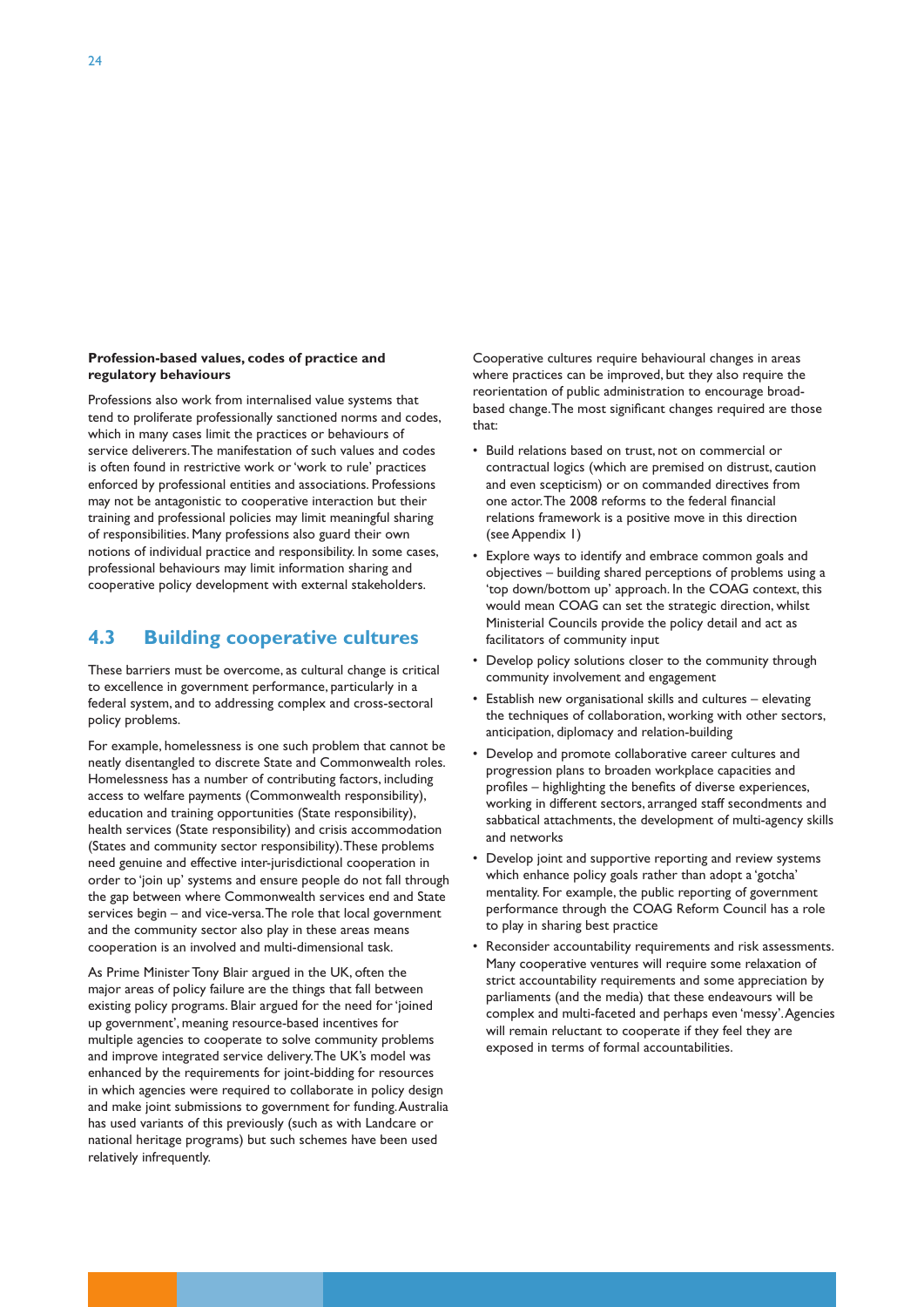#### **4.4 Towards cooperative practice**

Translating these changes into practice could involve:

- • Joint jurisdictional taskforces and project groups with multijurisdictional representation
- • Active programs of secondment and official exchange programs across governments for mutual learning and relationship building
- • Joint management reviews of inter-dependent policy areas (such as the project management reviews undertaken by the 'Gateway Review' methods)<sup>22</sup> involving executive oversight with experienced managers
- • Invitations to network actors and community representatives to join and participate in working groups for stipulated periods (perhaps with officials going to work in policy networks for similar periods)
- • Greater encouragement of lateral recruitment and more diversified career planning, perhaps involving placements in the private sector, third sector, NGOs and other locations. This effort can be assisted by programs of sabbatical leave spent attached to other jurisdictions or delivery agents
- More formal recognition of cooperative experience and involvement in career promotion criteria in the public services.

 These changes focus on bringing the strength of difference and shared perspectives to the table in order to build the capacity for governments to think and lead together. The new Intergovernmental Agreement on Federal Financial Relations provides a framework in which State and Commonwealth Governments can pursue mutually agreed objectives. Indeed, the 2008 COAG process saw an increase in cooperation and information sharing between jurisdictions in the collaborative development of the policy frameworks for the new National Agreements and National Partnerships. Building stronger collaborative cultures will allow governments to fully harness the potential of the framework they have established.

ways to develop and sustain cooperative and collaborative cultural practices in the delivery of community outcomes.

To 'kick start' this process, the Council for the Australian

<sup>22</sup> The Commonwealth has introduced the Gateway Review Process to improve the on-time and on-budget delivery of major projects. See: http://www.finance.gov.au/gateway/index.html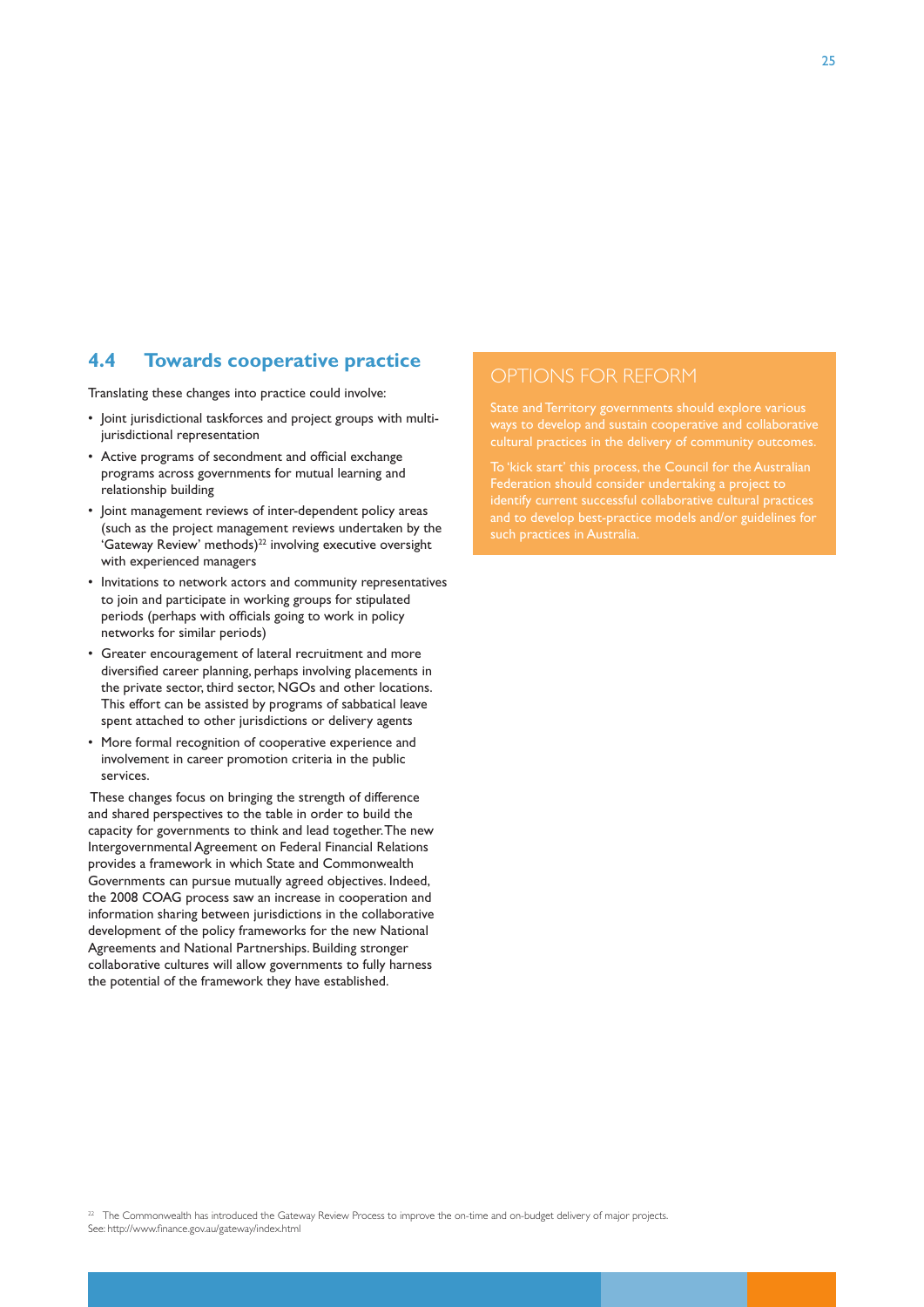# 5. CONCLUSION

*Common Cause: Strengthening Australia's cooperative federalism* has built on the earlier work of Twomey and Withers by exploring how Australian jurisdictions can enhance policy delivery through improving engagement and cooperation. This report does not seek the perfection of federalism for its own sake or to satisfy some arcane principles in federalist theory; rather, it seeks to provide a framework for improving the workings of Australian federalism to generate and sustain substantial future benefits for the Australian community. The premise of this report is that substantive policy reform should occur hand in hand with the functional reform of the federal system in order to deliver real outcomes for Australians.

To frame our arguments, we adopted a three-part architecture consisting of the principles of good federal design, suggestions for improving the governance arrangements within Australia, and broad proposals to improve the cultural alignment within the networks of policy delivery. The improvement of policy outcomes rests on these three interrelated elements of improved federal functioning, as shown below.



The paper identified three main principles that underpin the cultural and institutional, legal and financial changes put forward. These are:

- Subsidiarity and the proximity of government to the community
- The alignment of responsibilities with jurisdictional boundaries as far as practicable
- • Engagement and cooperation between governments.

Of these, cooperation between governments is undoubtedly the most important in the current Australian context. The options for reform put forward by this paper reflect its importance:

- Development of a strategic forward agenda by CAF to facilitate horizontal cooperation, share policy innovation and identify opportunities for harmonisation
- Formalisation of COAG and its operation through an intergovernmental agreement that articulates principles to guide cooperation
- Clarification of the relationship between COAG and Ministerial Councils, with the latter undertaking greater community engagement
- • Establishment of innovative and purpose-built institutions where reform needs require them
- • Ongoing review of federal financial relations
- • Consideration of constitutional reform to:
	- − facilitate cooperative legislative schemes;
	- − provide a role for the States and Territories in appointing High Court judges; and
	- − give States and Territories the opportunity to initiate referenda
- • Development of cultural practices that support the best of federalism.

Undertaking these reforms should release the benefits of the Australian Federation. These benefits would:

- Check the concentration of power at any level of government
- Provide greater choice and flexibility for citizens, provide greater diversity of policy provisions and allow greater customisation of policy to suit local needs
- Allow greater scope for innovation in implementation strategies and delivery systems
- Encourage competition between jurisdictions in the provision of quality services and policy provisions
- Enhance creativity and innovation among governments and policy delivery networks.

To achieve these benefits, Australian governments need to commit to a new era of cooperative federalism and embed genuine collaboration across all stages of the policy process. The community expects no less.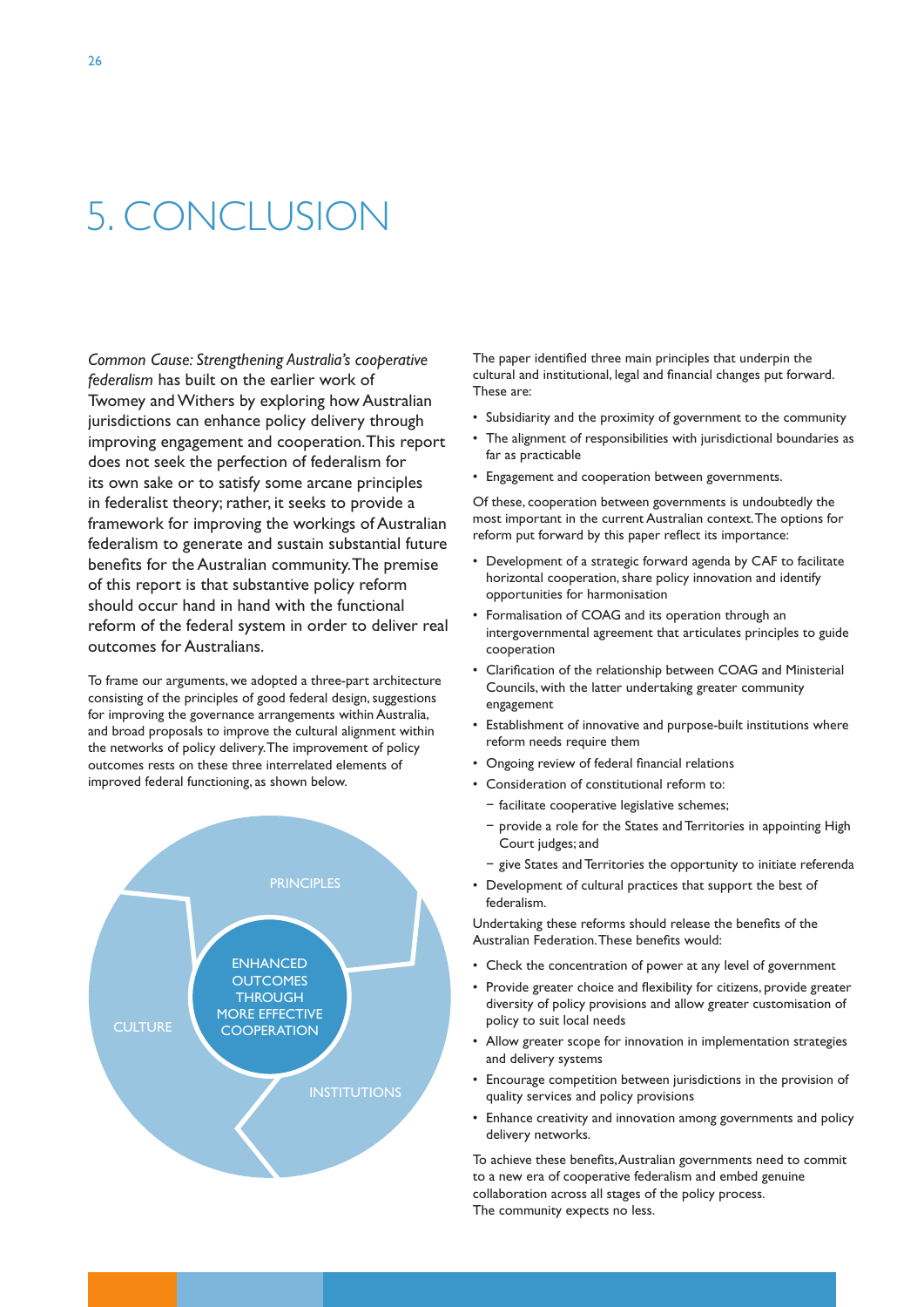# APPENDIX 1: RECENT COAG REFORMS

The new COAG Reform Agenda recognises that substantially improved policy performance cannot occur without productive intergovernmental cooperation.

As a starting point, COAG has deepened and extended its own role. At its meeting in December 2007, COAG committed to meet an unprecedented four times in 2008.23 It also expanded those attending to include Treasurers, thereby consolidating its place within the policy-setting process of each government.

Also in December 2007, COAG established seven working groups. The groups were charged with developing strategic policy directions and outcomes frameworks contained in the new agreements.

The most significant of COAG's decisions in 2008 was to implement the new Intergovernmental Agreement on Federal Financial Relations.<sup>24</sup> In committing to the new Intergovernmental Agreement, governments recognised that a new framework for Commonwealth–State engagement was necessary in order to achieve significant and durable reforms. The new financial framework commenced on 1 January 2009. While COAG will oversee all aspects of the new agreements, independent monitoring and reporting of progress will be undertaken by the COAG Reform Council.

This financial framework is based on five key elements:

**1. Rationalisation of SPPs**: specific purpose payments (SPPs) have long been a major source of inefficiency and inflexibility in Australian federalism. Under the new reform plan, the 90 or more current SPPs have been rationalised into five new SPPs supported by new national agreements in the areas of health; schools; skills; disabilities services; and affordable housing.

**2. Greater flexibility**: the Commonwealth has committed to removing the prescriptive conditions contained in SPPs which inhibited State and Territory service delivery and priority setting. The States and Territories now have greater flexibility to direct resources to areas they believe will produce the best results. The focus has shifted from inputs to the achievement of outcomes. Mutually agreed statements of objectives are contained in the National Agreement accompanying each SPP. These set out what governments expect to achieve, as well as clarifying roles and responsibilities of each level of government. Performance indicators, benchmarks and policy and reform directions are also contained in the National Agreements.

**3. Funding**: funding under the new SPPs is ongoing, subject to periodic reviews. The Commonwealth guaranteed that no jurisdiction will be worse off in funding terms than they would

- <sup>23</sup> Council of Australian Governments (2007) *COAG Communique*, 20 December
- <sup>24</sup> Council of Australian Governments (2008) *COAG Communique*, 29 November
- <sup>25</sup> Council of Australian Governments (2006) *COAG Communique*, 10 February
- <sup>26</sup> Council of Australian Governments (2007) *COAG Communique*, 13 April

be under current arrangements. In a significant departure, the SPP agreements and new National Partnership (NP) payments have been negotiated (and funding provided) as a single package and paid directly to the Treasury Departments of each jurisdiction (rather than to line agencies). This should reduce administrative costs and aims to encourage line agencies to focus on service delivery and policy development rather than on securing funding.

**4. Accountability**: performance accountability is the bedrock of the new framework, granting the States and Territories greater flexibility in policy and spending decisions, in return for open scrutiny of their performance. This is expected to drive good performance and innovation through the highlighting of outstanding examples of government services. The COAG Reform Council (CRC),<sup>25</sup> which came into existence in 2007,<sup>26</sup> has been given a substantial role in this regard. The CRC will provide independent assessments of how jurisdictions are progressing against agreed performance benchmarks in the various policy areas. The CRC will report to COAG and publish its findings publicly.

**5. National Partnership Payments:** a new form of payment, NPs are now available to States and Territories, over and above existing funding through SPPs, to support specific projects and to facilitate and reward reform. The NPs are of three types:

- First, some existing payments for specific purposes will become National Partnership project payments to support the delivery of specific projects — such as the Commonwealth's financial contribution to the States through AusLink.
- • Second, National Partnership facilitation payments may be used to assist a State to undertake policy reform in an area of national priority. This recognises that the benefits of reforms initiated in the States and Territories are often shared by the Commonwealth.
- Third, National Partnership reward payments will be provided to those States and Territories which deliver reform progress, as measured by the achievement of performance benchmarks. Achievement of benchmarks will be assessed by the independent COAG Reform Council in order to provide transparency and enhance accountability in the performance assessment process. Reward payments provide an incentive for States and Territories to take the initiative in investing in future reform.

Chart 1 illustrates how the new financial framework fits together.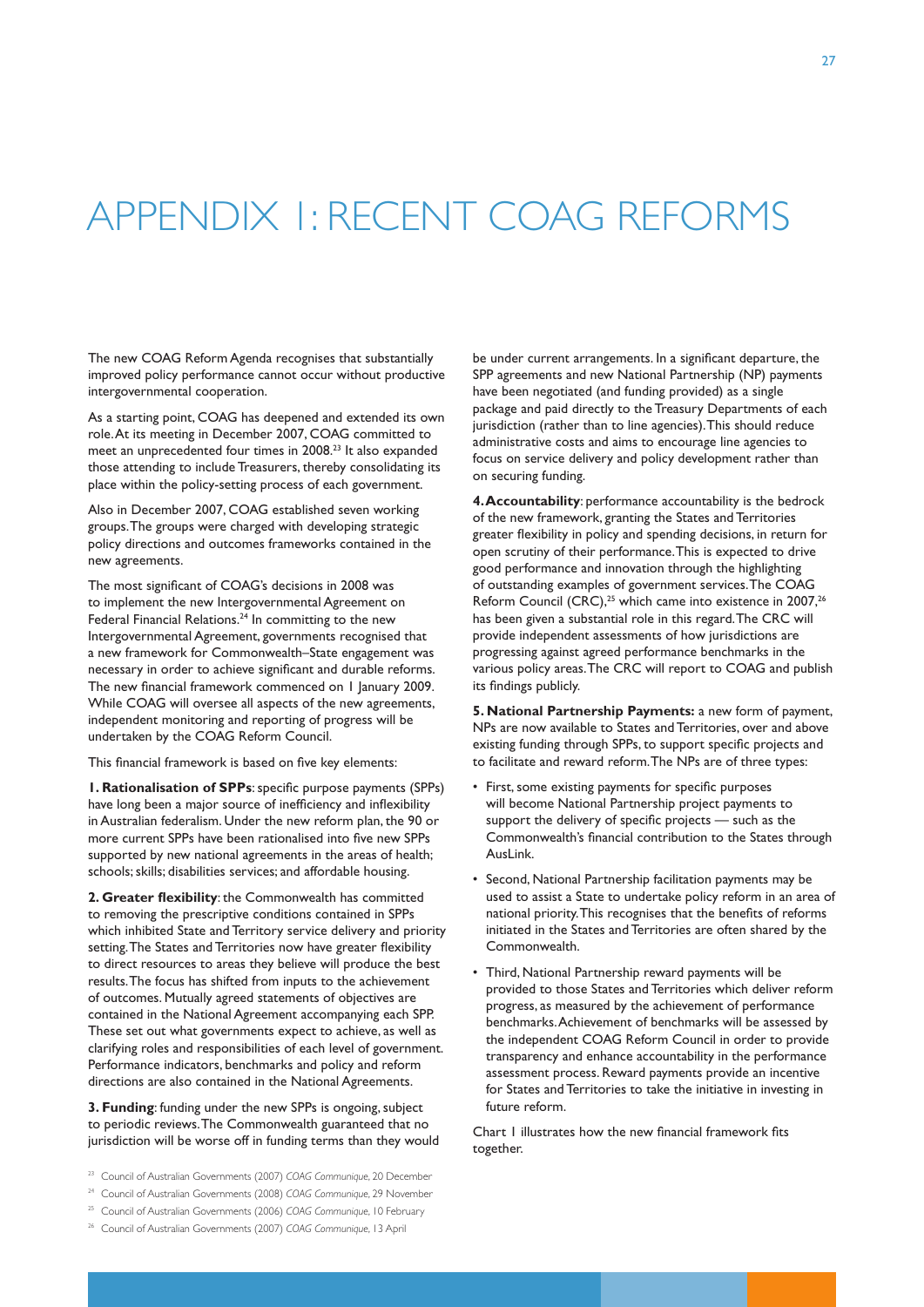#### CHART 1: THE NEW FINANCIAL FRAMEWORK

| Type of Payment                  | <b>Purpose of Payment</b>                                                                                                                                                   |         |  |                                        |                       |               | Source of<br><b>Funding</b>                     |
|----------------------------------|-----------------------------------------------------------------------------------------------------------------------------------------------------------------------------|---------|--|----------------------------------------|-----------------------|---------------|-------------------------------------------------|
| National Partnership<br>Payments | Project                                                                                                                                                                     |         |  | Reward<br>Facilitation                 |                       |               | <b>General Revenue</b><br>& COAG Reform<br>Fund |
| Specific Purpose<br>Payments     | <b>Health</b>                                                                                                                                                               | Schools |  | <b>Disabilities</b><br><b>Services</b> | Affordable<br>Housing | <b>Skills</b> | General Revenue                                 |
| General Purpose<br>Payments      | General revenue assistance provided to compensate the States and Territories for<br>their exclusion from major tax bases and to be spent at their discretion. <sup>27</sup> |         |  |                                        |                       | <b>GST</b>    |                                                 |

 $^{27}$  Distribution of these payments among States and Territories from GST collections is made in accordance with recommendations from the Commonwealth Grants Commission (i.e. horizontal fiscal equalisation)